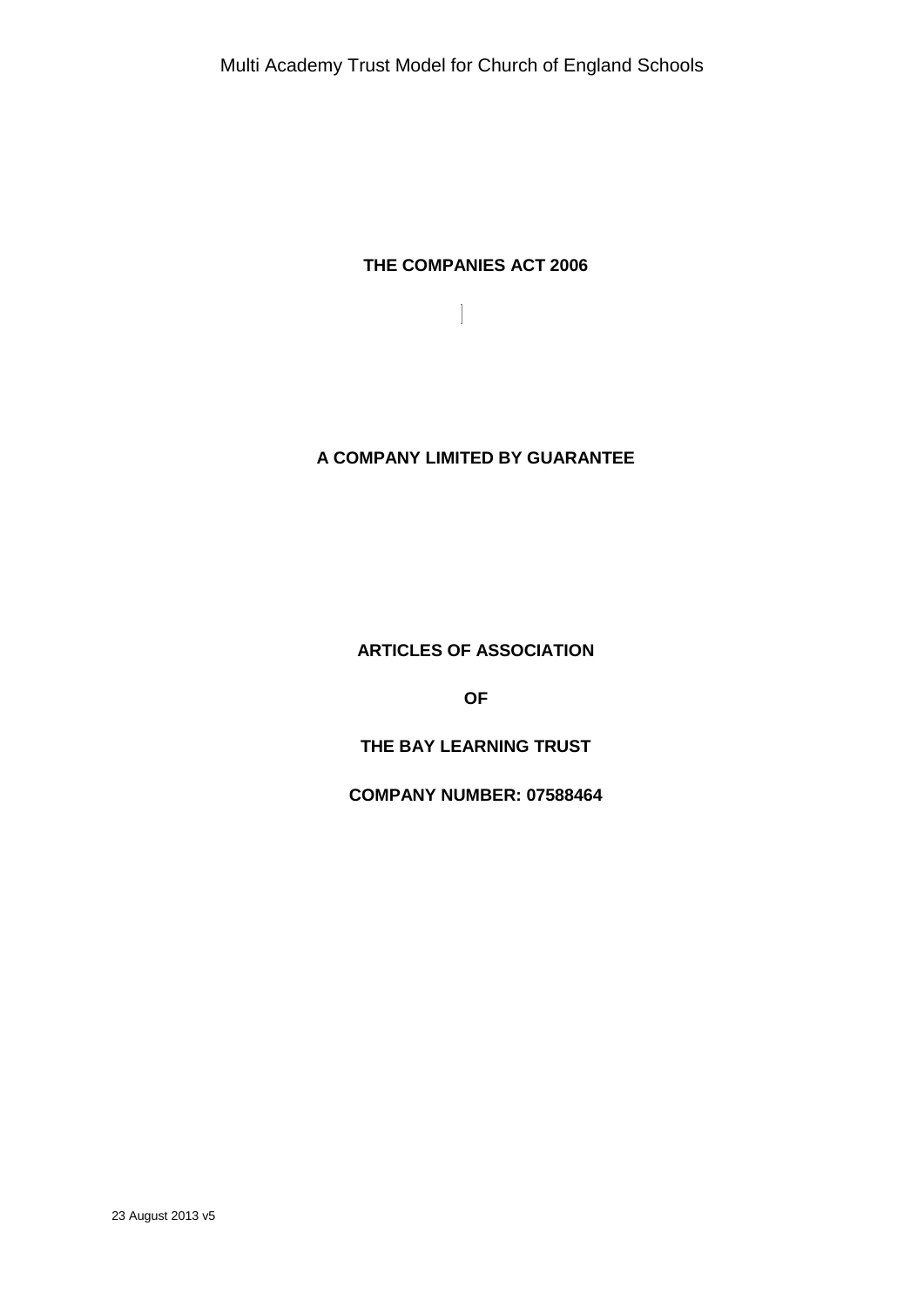## **THE COMPANIES ACT 2006**

### **COMPANY LIMITED BY GUARANTEE**

## **ARTICLES OF ASSOCIATION**

**OF**

#### **THE BAY LEARNING TRUST**

#### **INTERPRETATION**

- 1. In these Articles:-
	- (a) "the Academies" means all the schools referred to in Article 4 and established by the Company (and "Academy" shall mean any one of those schools);
	- (b) "Academy Financial Year" means the academic year from  $1<sup>st</sup>$  of September to  $31<sup>st</sup>$ of August of the following year;
	- (c) "the Articles" means these Articles of Association of the Company;
	- (d) "Chief Executive Officer" means such person as may be appointed by the Directors as the Chief Executive Officer of the Company;
	- (e) "Chief Inspector" means Her Majesty's Chief Inspector of Education, Children's Services and Skills or his successor;
	- (f) "clear days" in relation to the period of a notice means the period excluding the day when the notice is given or deemed to be given and the day on which it is given or on which it is to take effect;
	- (g) "Clerk" means the clerk to the Directors or any other person appointed to perform the duties of the clerk to the Directors, including a joint, assistant or deputy clerk;
	- (h) "the Company" means, save as otherwise defined at Article 6.9, the company intended to be regulated by these Articles and referred to in Article 2;
	- (i) "Diocese" means the Church of England diocese in which the Academies are situated;
	- (j) "Diocesan Board of Education" means that body constituted under the Diocesan Boards of Education Measure 1991 for the Diocese and any successor body;
	- (k) "Diocesan Board of Finance" means the Diocesan Board of Finance for the Diocese;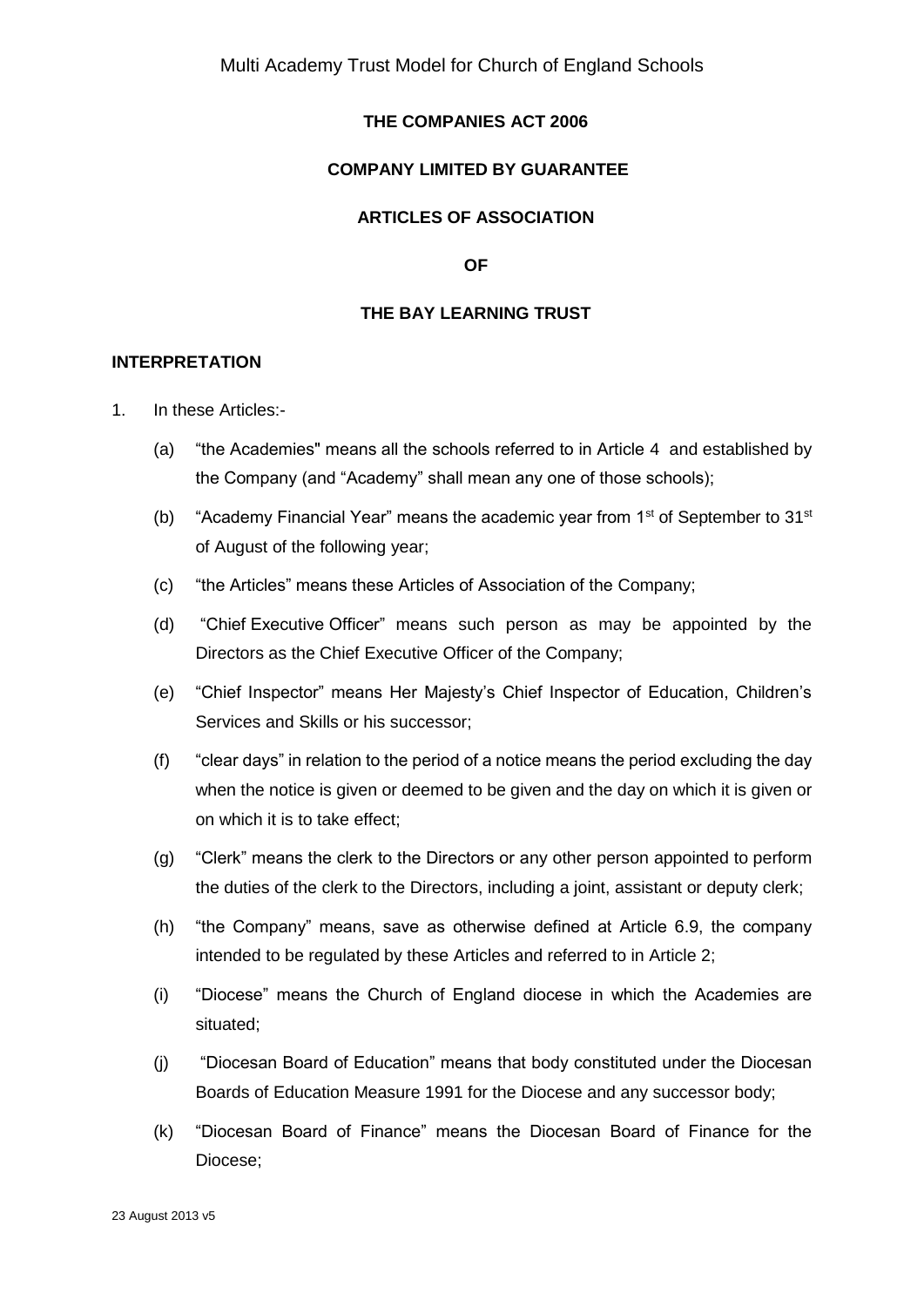- (l) "the Directors" means, save as otherwise defined at Article 6.9, the directors of the Company (and "Director" means any one of those directors);
- (m) "Financial Expert" means an individual, company or firm who is authorised to give investment advice under the Financial Services and Markets Act 2000;
- (n) "the LAs" means all the local authorities covering the areas in which the Academies are situated (and "the LA" shall mean any one of these local authorities);
- (o) "Local Authority Associated Persons" means any person associated with any local authority within the meaning given in section 69 of the Local Government and Housing Act 1989;
- (p) "Local Governing Bodies" means the committees appointed pursuant to Articles 100-102 and 104 (and "Local Governing Body" means any one of these committees);
- (q) "Member" means a member of the Company and someone who as such is bound by the undertaking contained in Article 8;
- (r) "the Memorandum" means the Memorandum of Association of the Company;
- (s) "Office" means the registered office of the Company;
- (t) "Parent Directors" means the Directors elected or appointed pursuant to Articles 53 – 56 inclusive;
- (u) "Principals" means the head teachers of the Academies (and "Principal" means any one of these head teachers);
- (v) "Principal Regulator" means the body or person appointed as the Principal Regulator under the Charities Act 2011;
- (w) "Relevant Funding Agreements" means the agreement or agreements entered into by the Company and the Secretary of State under section 1 of the Academies Act 2010 for the establishment of each Academy, including any variation or supplemental agreements thereof;
- (x) ''reserved teacher' has the same meaning given to the term 'reserved teacher' in section 58(2) of the School Standards & Framework Act 1998;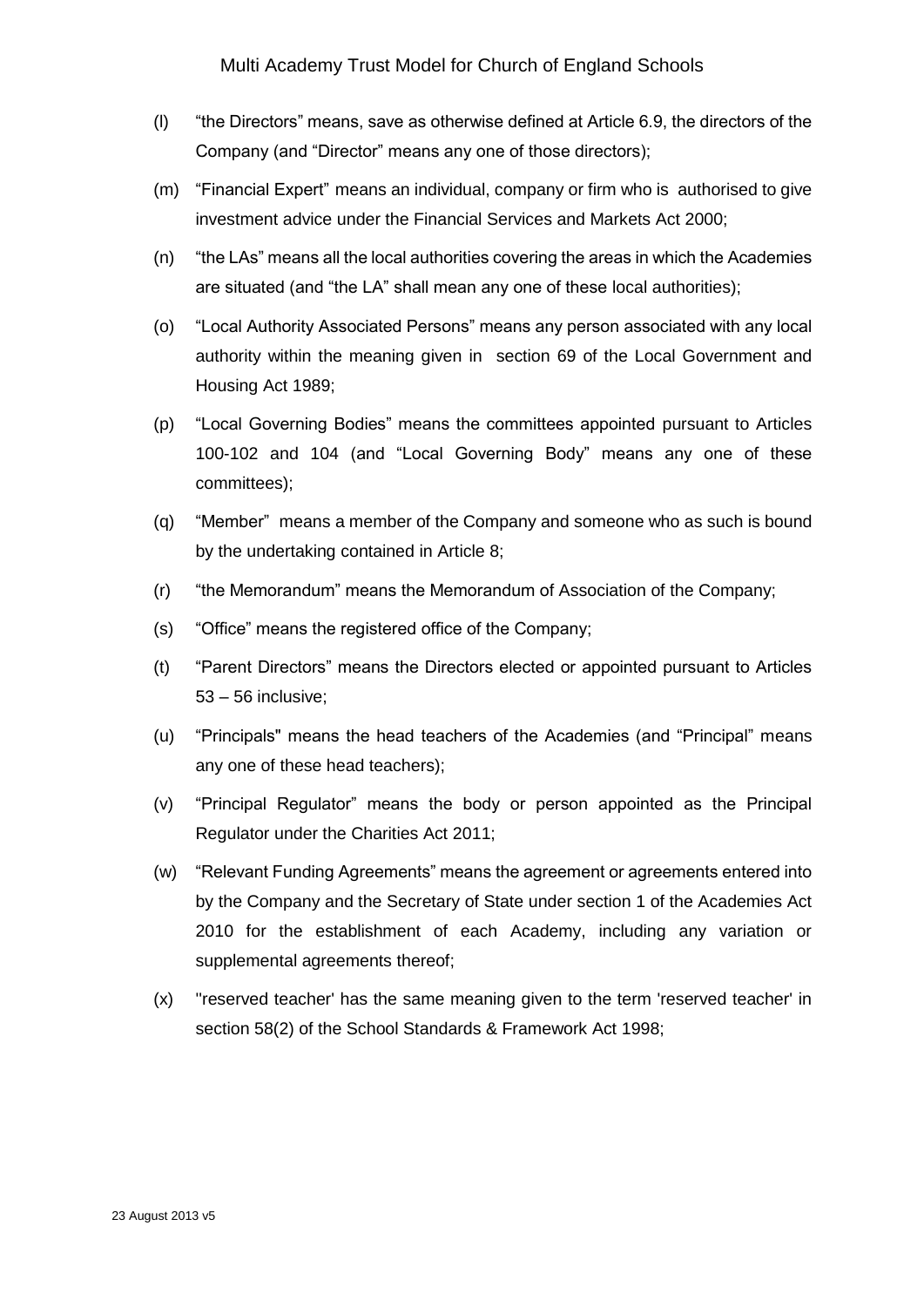- (y) "Scheme of Delegation" means an instrument by the Directors delegating such powers and responsibilities of the Directors as may be appropriate for them to delegate to the Local Governing Bodies consistently with the Objects;
- (z) "the seal" means the common seal of the Company if it has one;
- (aa) "Secretary of State" means the Secretary of State for Education or successor;
- (bb) "Teacher" means a person employed under a contract of employment or a contract for services or otherwise engaged to provide his services as a teacher at one or more Academies;
- (cc) "Trustees" means those trustees holding the schools' sites and providing them to the Academy Trust for use and occupation by the Academies;
- (dd) "the United Kingdom" means Great Britain and Northern Ireland;
- (ee) words importing the masculine gender only shall include the feminine gender. Words importing the singular number shall include the plural number, and vice versa;
- (ff) subject as aforesaid, words or expressions contained in these Articles shall, unless the context requires otherwise, bear the same meaning as in the Companies Act 2006, as appropriate;
- (gg) any reference to a statute or statutory provision or measure shall include any statute or statutory provision or measure which replaces or supersedes such statute or statutory provision or measure including any modification or amendment thereto.
- 2. The Company's name is The Bay Learning Trust (and in this document it is called "**the Company**").
- 3. The Company's registered office is to be situated in England and Wales.

#### **OBJECTS**

4. The Company's object ("**the Object**") is specifically restricted to the following:

to advance for the public benefit education in the United Kingdom, in particular but without prejudice to the generality of the foregoing by establishing, maintaining, carrying on, managing and developing Academies which shall offer a broad and balanced curriculum and which shall include: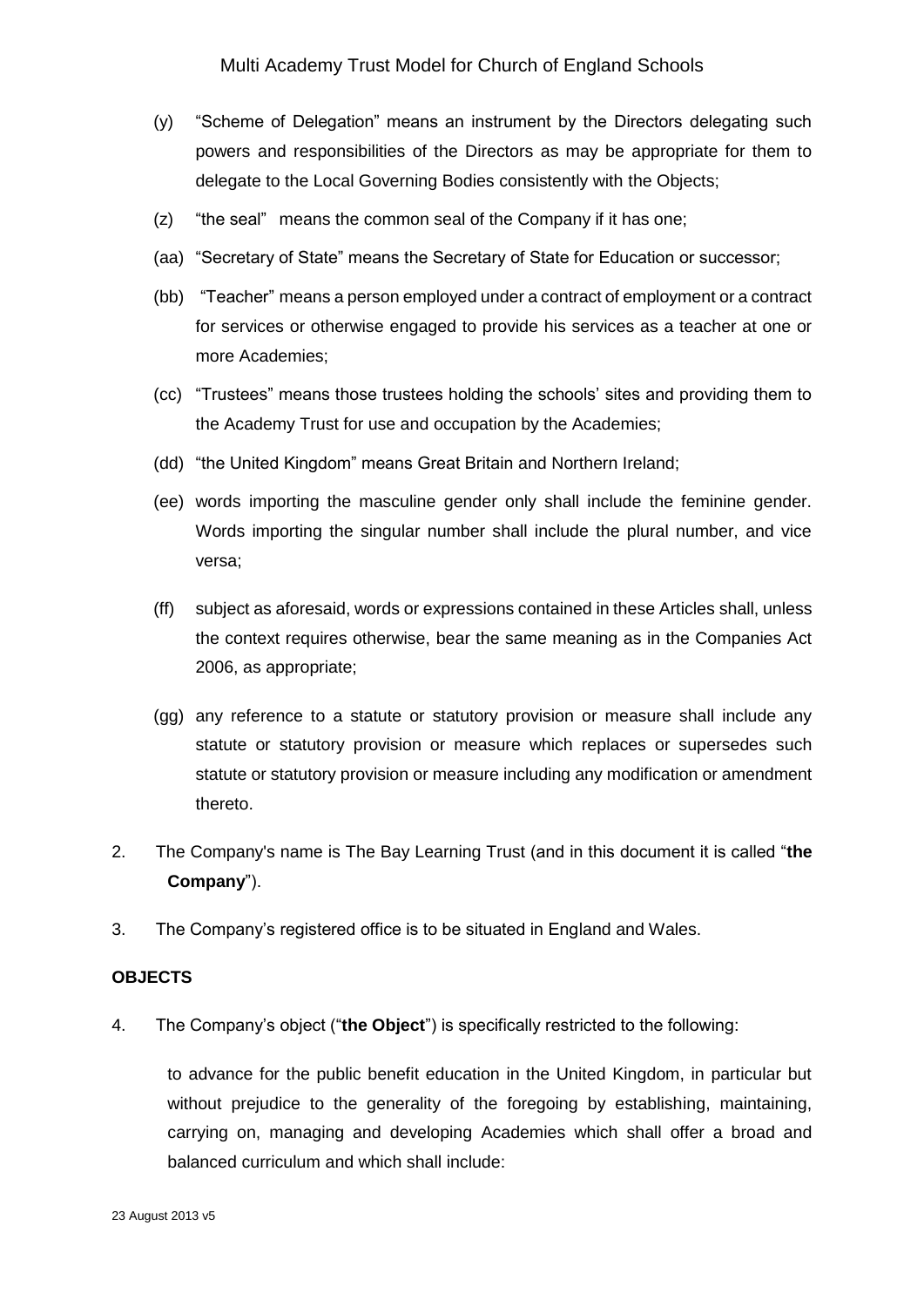- (i) Church of England schools designated as such which shall be conducted in accordance with the principles, practices and tenets of the Church of England both generally and in particular in relation to arranging for religious education and daily acts of worship, and having regard to any advice issued by the Diocesan Board of Education; and
- (ii) other Academies whether with or without a designated religious character; but in relation to each of the Academies to recognise and support their individual ethos, whether or not designated Church of England.
- 5. In furtherance of the Object but not further or otherwise the Company may exercise the following powers:
	- (a) to draw, make, accept, endorse, discount, execute and issue promissory notes, bills, cheques and other instruments, and to operate bank accounts in the name of the Company;
	- (b) to raise funds and to invite and receive contributions provided that in raising funds the Company shall not undertake any substantial permanent trading activities and shall conform to any relevant statutory regulations;
	- (c) (subject to such further consents as may be required by law or as may be required from the Trustees as landlords/licensors where this is the case) to acquire, alter, improve and charge or otherwise dispose of property;
	- (d) subject to Article 6 below to employ such staff, as are necessary for the proper pursuit of the Object (including the maintenance of an effective Church of England ethos in relation to Academies falling within Article  $4(i)$  <sup>1</sup>) and to make all reasonable and necessary provision for the payments of pensions and superannuation to staff and their dependants;
	- (e) to establish or support, whether financially or otherwise, any charitable trusts, associations or institutions formed for all or any of the Object;
	- (f) to co-operate with other charities, other independent schools, schools maintained by a local authority, 16-19 Academies, alternative provision Academies,

1

<sup>&</sup>lt;sup>1</sup> Where the "community use" Object  $4(b)$  has been added amend this to read "Article  $4(a)(i)$ ".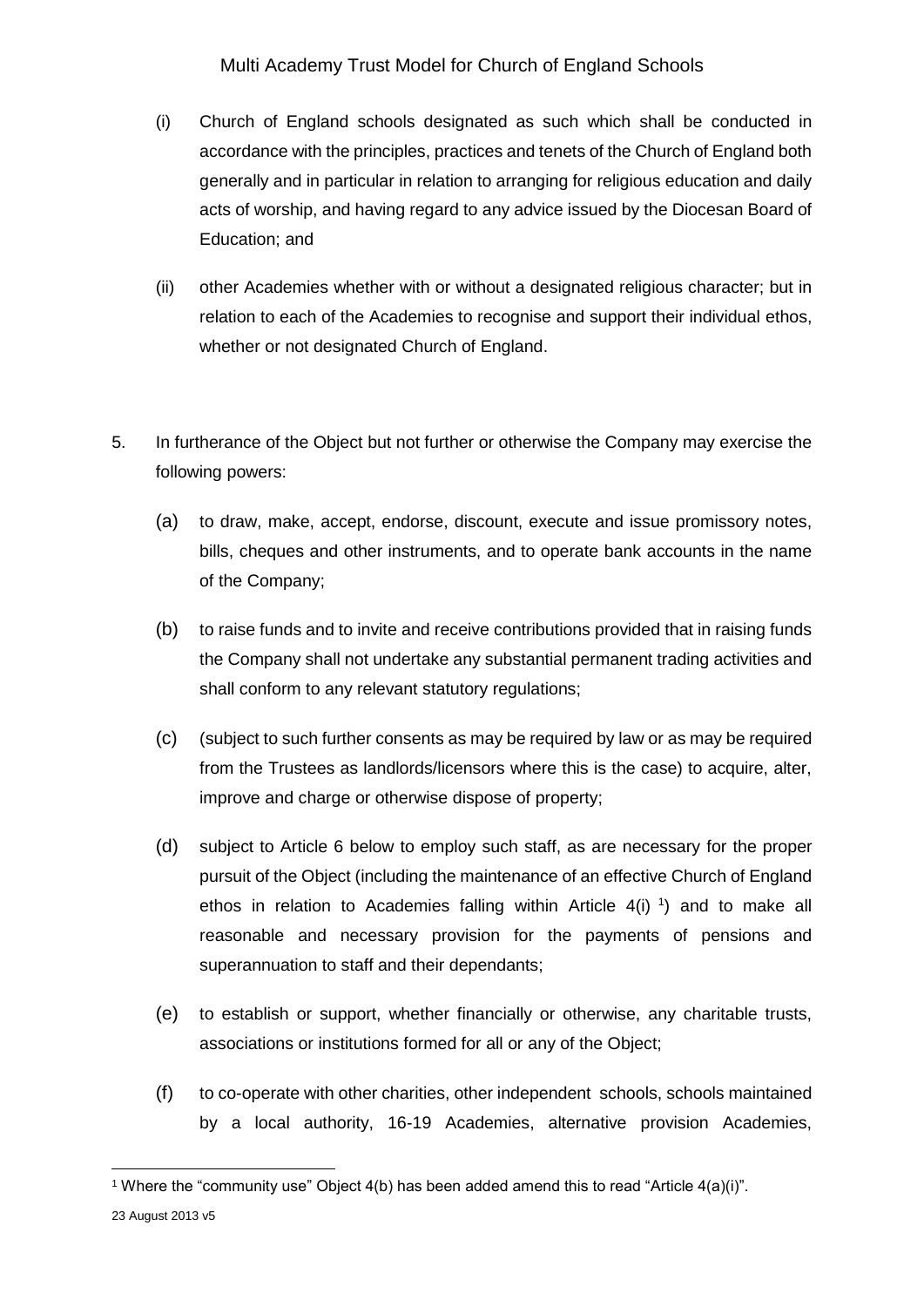institutions within the further education sector, voluntary bodies and statutory authorities operating in furtherance of the Object and to exchange information and advice with them;

- (g) to pay out of funds of the Company the costs, charges and expenses of and incidental to the formation and registration of the Company;
- (h) provided that the Directors carry out prior consultation with the Diocesan Board of Education to establish, maintain, carry on, manage and develop the Academies at locations to be determined by the Directors;
- (i) to offer scholarships, exhibitions, prizes and awards to pupils and former pupils, and otherwise to encourage and assist pupils and former pupils;
- (j) to provide educational facilities and services to students of all ages and the wider community for the public benefit;
- (k) to carry out research into the development and application of new techniques in education and to their approach to curriculum development and delivery and to publish the results of such research, and to develop means of benefiting from application of the experience of industry, commerce, other schools and the voluntary sector to the education of pupils in academies;
- (l) subject to such consents as may be required from the Trustees or otherwise required by law and/or by any contract entered into by or on behalf of the Company, to borrow and raise money for the furtherance of the Object in such manner and on such security as the Company may think fit;
- (m) to deposit or invest any funds of the Company not immediately required for the furtherance of its object (but to invest only after obtaining such advice from a financial expert as the Directors consider necessary and having regard to the suitability of investments and the need for diversification);
- (n) to delegate the management of investments to a financial expert, but only on terms that:
	- (i) the investment policy is set down in writing for the financial expert by the Directors;
	- (ii) every transaction is reported promptly to the Directors;
	- (iii) the performance of the investments is reviewed regularly with the Directors;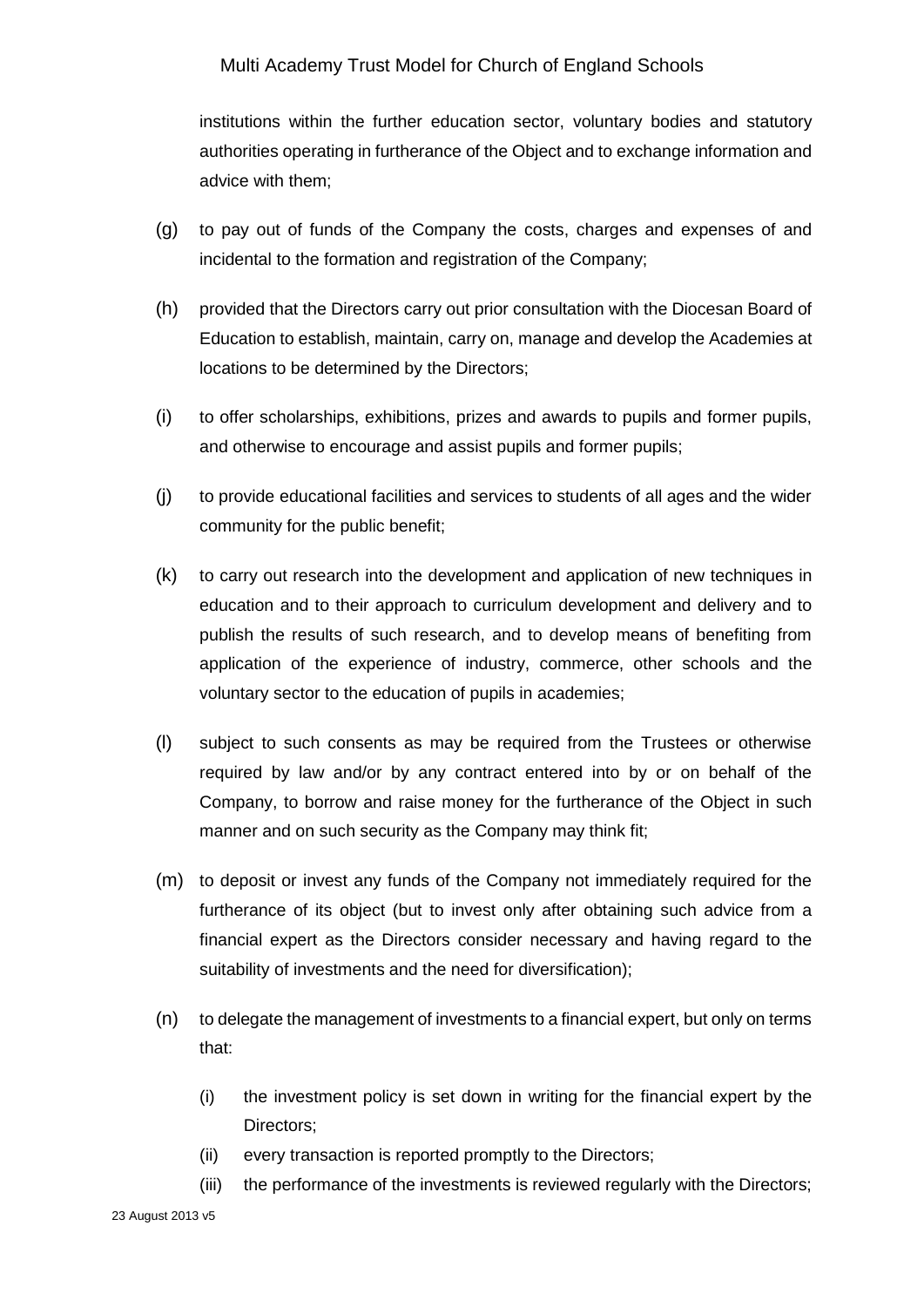- (iv) the Directors are entitled to cancel the delegation arrangement at any time;
- (v) the investment policy and the delegation arrangement are reviewed at least once a year;
- (vi) all payments due to the financial expert are on a scale or at a level which is agreed in advance and are notified promptly to the Directors on receipt; and
- (vii) the financial expert must not do anything outside the powers of the Directors;
- (o) to arrange for investments or other property of the Company to be held in the name of a nominee company acting under the control of the Directors or of a financial expert acting under their instructions, and to pay any reasonable fee required;
- (p) to provide indemnity insurance to Directors and the members of any Local Governing Body (to the extent necessary) in accordance with, and subject to the conditions of section 232 to 235 of the Companies Act 2006, section 189 of the Charities Act 2011 or any other provision of law applicable to charitable companies and any such indemnity is limited accordingly;
- (q) to establish subsidiary companies to carry on any trade or business for the purpose of raising funds for the Company;
- (r) to do all such other lawful things as are necessary for or are incidental to or conducive to the achievement of the Object and appropriate to the religious character of the Academy.
- 6.1 The income and property of the Company shall be applied solely towards the promotion of the Object.
- 6.2 None of the income or property of the Company may be paid or transferred directly or indirectly by way of dividend bonus or otherwise by way of profit to any member of the Company. Nonetheless a Member of the Company who is not also a Director may:
	- (a) benefit as a beneficiary of the Company;
	- (b) be paid reasonable and proper remuneration for any goods or services supplied to the Company;
	- (c) be paid rent for premises let by the Member of the Company if the amount of the rent and other terms of the letting are reasonable and proper; and
	- (d) be paid interest on money lent to the Company at a reasonable and proper rate, such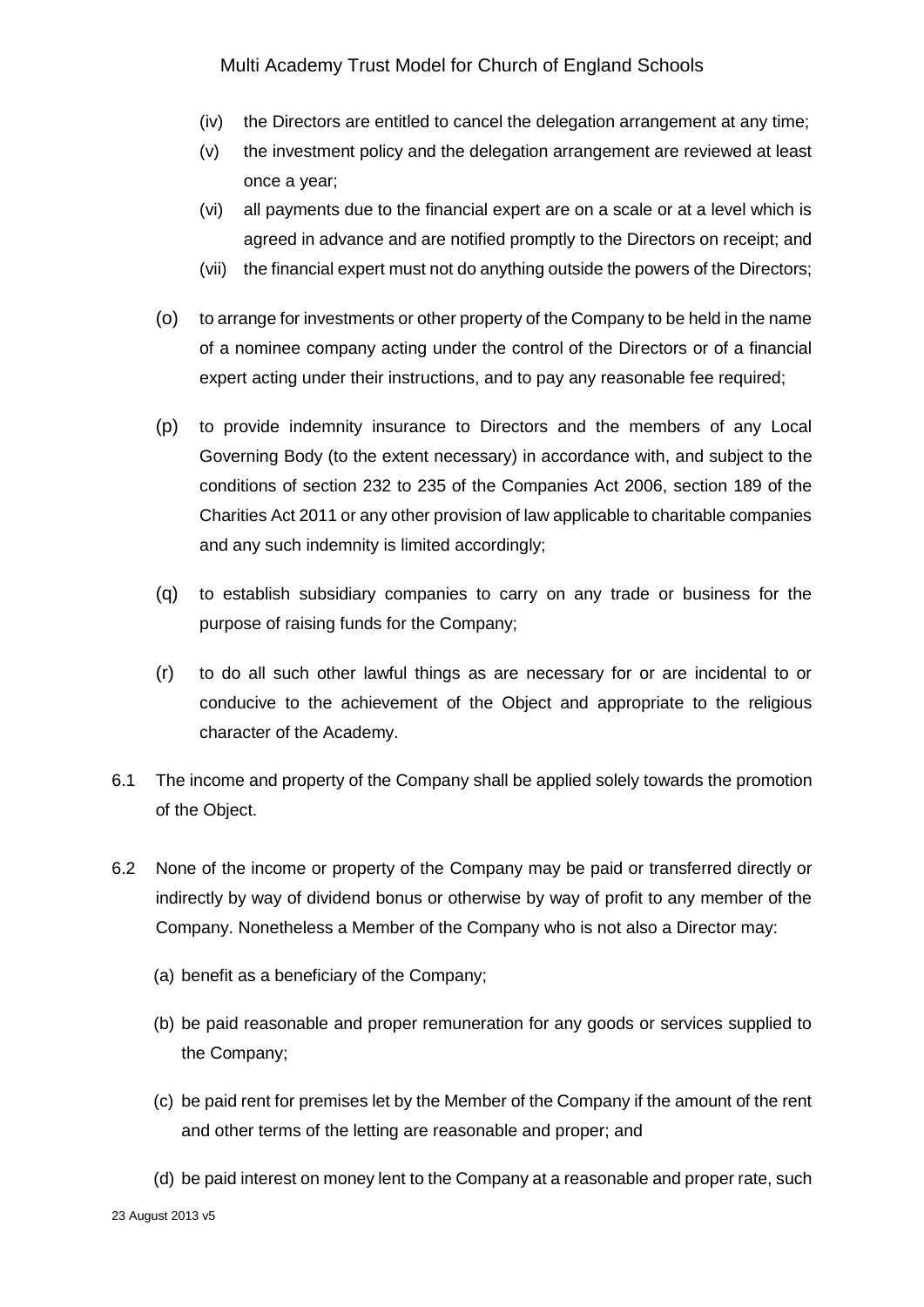rate not to exceed 2 per cent per annum below the base lending rate of a UK clearing bank selected by the Directors, or 0.5%, whichever is the higher.

- 6.3 A Director may benefit from any indemnity insurance purchased at the Company's expense to cover the liability of the Directors which by virtue of any rule of law would otherwise attach to them in respect of any negligence, default or breach of trust or breach of duty of which they may be guilty in relation to the Company: provided that any such insurance shall not extend to:
	- (i) any claim arising from any act or omission which Directors knew to be a breach of trust or breach of duty or which was committed by the Directors in reckless disregard to whether it was a breach of trust or breach of duty or not; and,
	- (ii) provided also that any such insurance shall not extend to the costs of any unsuccessful defence to a criminal prosecution brought against the Directors in their capacity as directors of the Company.

Further, this Article does not authorise a Director to benefit from any indemnity insurance that would be rendered void by any provision of the Companies Act 2006, the Charities Act 2011 or any other provision of law.

- 6.4 A company, which has shares listed on a recognised stock exchange and of which any one Director holds no more than 1% of the issued capital of that company, may receive fees, remuneration or other benefit in money or money's worth from the Company.
- 6.5 A Director may at the discretion of the Directors be reimbursed from the property of the Company for reasonable expenses properly incurred by him or her when acting on behalf of the Company, but excluding expenses in connection with foreign travel.
- 6.6 Subject to Article 6.7, no Director may:
	- (a) buy any goods or services from the Company on terms preferential to those applicable to members of the public;
	- (b) sell goods, services, or any interest in land to the Company;
	- (c) be employed by, or receive any remuneration from the Company other than the Chief Executive Officer;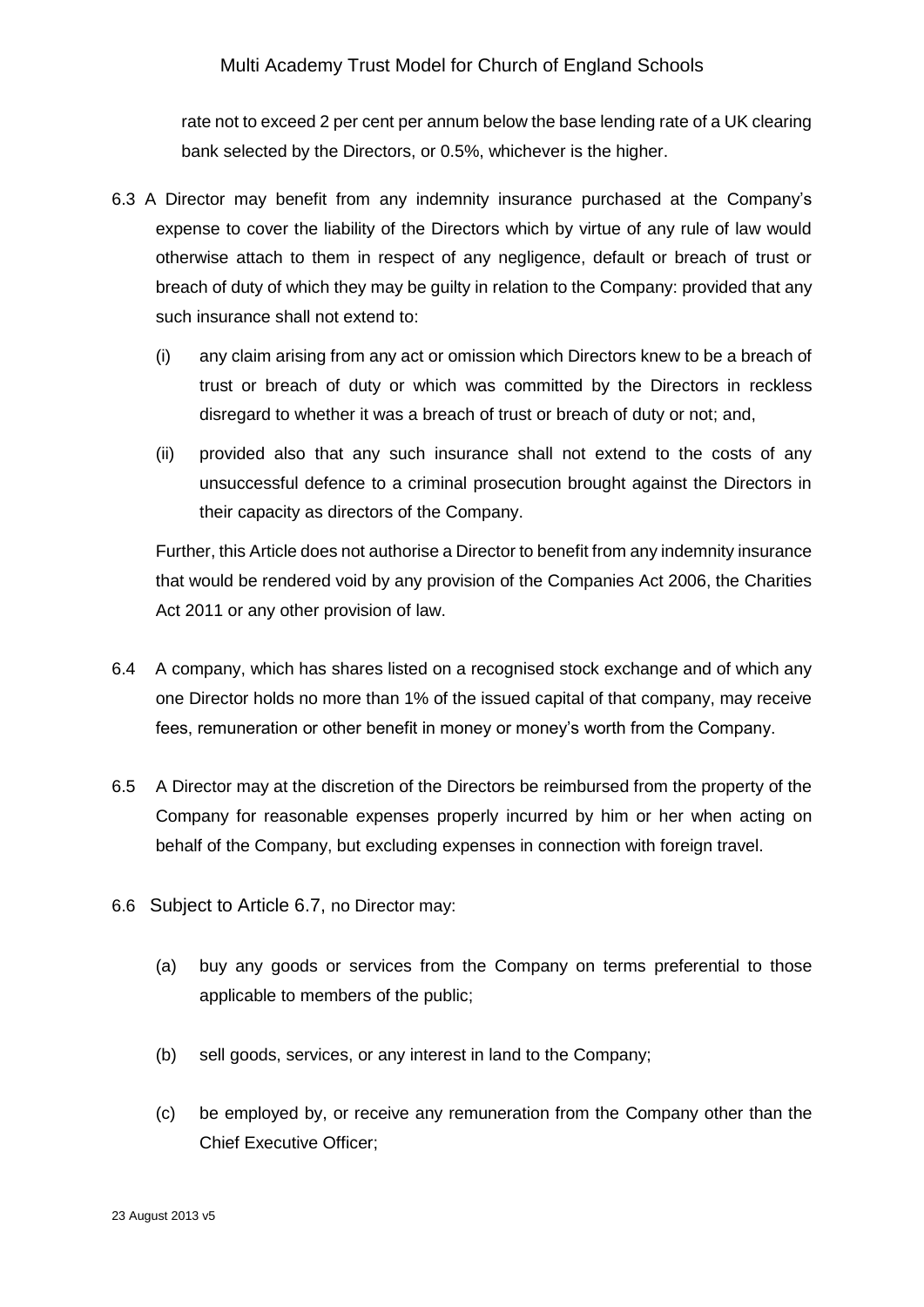- (d) receive any other financial benefit from the Company unless:
	- (i) the payment is permitted by Article 6.7 and the Directors follow the procedure and observe the conditions set out in Article 6.8; or
	- (ii) the Directors obtain the prior written approval of the Charity Commission and fully comply with any procedures it prescribes.
- 6.7 Subject to Article 6.8, a Director may:
	- (a) receive a benefit from the Company in the capacity of a beneficiary of the Company;
	- (b) be employed by the Company or enter into a contract for the supply of goods or services to the Company, other than for acting as a Director;
	- (c) receive interest on money lent to the Company at a reasonable and proper rate not exceeding 2% per annum below the base rate of a clearing bank to be selected by the Directors, or 0.5%, whichever is the higher; and
	- (d) receive rent for premises let by the Director to the Company if the amount of the rent and the other terms of the lease are reasonable and proper.
- 6.8 The Company and its Directors may only rely upon the authority provided by Article 6.7 if each of the following conditions is satisfied:
	- (a) the remuneration or other sums paid to the Director do not exceed an amount that is reasonable in all the circumstances.
	- (b) the Director is absent from the part of any meeting at which there is discussion of:
		- (i) his or her employment, remuneration, or any matter concerning the contract, payment or benefit; or
		- (ii) his or her performance in the employment, or his or her performance of the contract; or
		- (iii) any proposal to enter into any other contract or arrangement with him or her or to confer any benefit upon him or her that would be permitted under Article 6.7; or
		- (iv) any other matter relating to a payment or the conferring of any benefit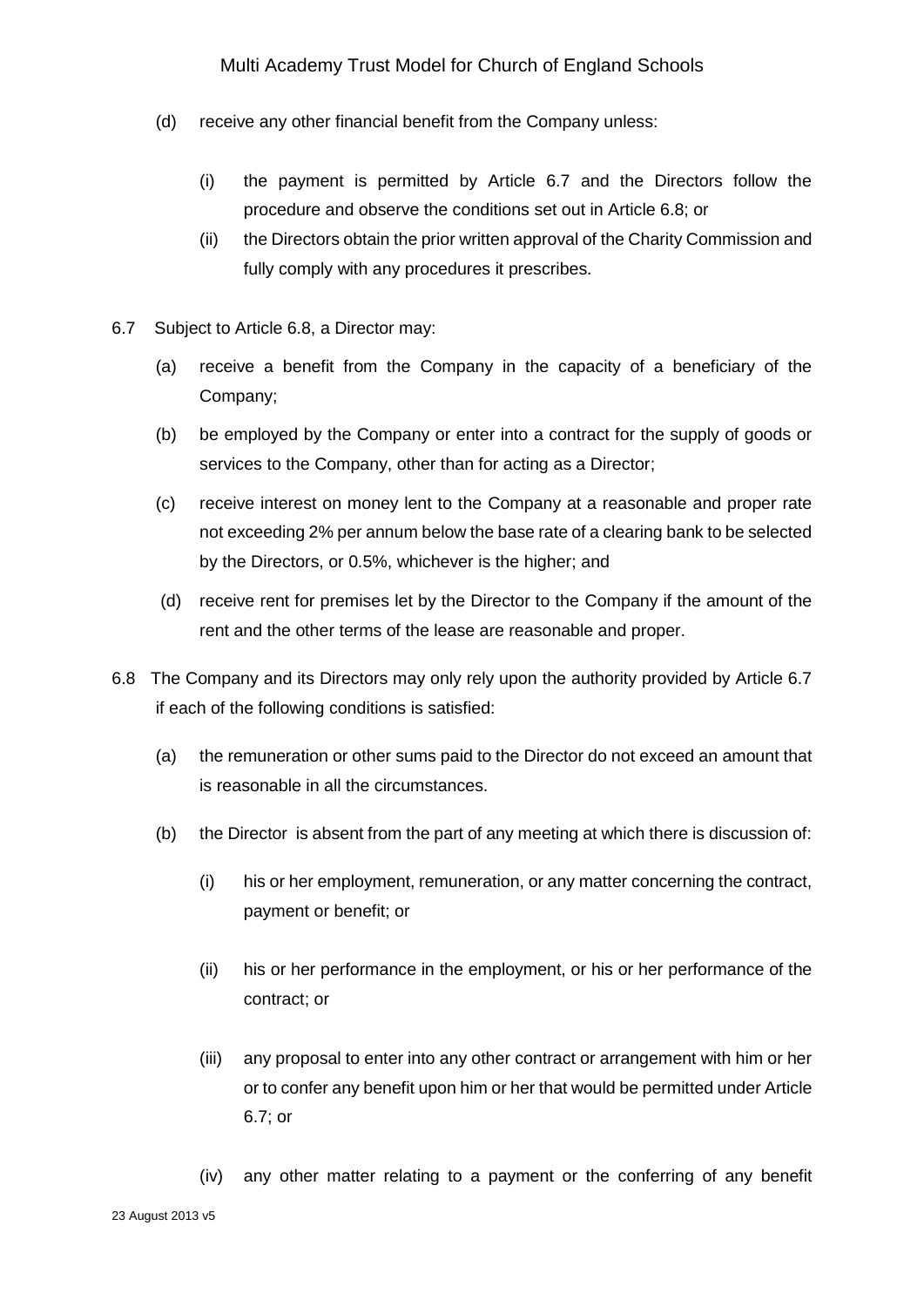permitted by Article 6.7,

- (c) the Director does not vote on any such matter and is not to be counted when calculating whether a quorum of Directors is present at the meeting;
- (d) save in relation to employing or contracting with the Chief Executive Officer the other Directors are satisfied that it is in the interests of the Company to employ or to contract with that Director rather than with someone who is not a Director. In reaching that decision the Directors must balance the advantage of employing a Director against the disadvantages of doing so (especially the loss of the Director's services as a result of dealing with the Director's conflict of interest);
- (e) the reason for their decision is recorded by the Directors in the minute book; and
- (f) a majority of the Directors then in office have received no such payments or benefit.
- 6.8A The provision in Article 6.6(c) that no Director may be employed by or receive any remuneration from the Company (other than the Chief Executive Officer]) does not apply to an employee of the Company who is subsequently elected or appointed as a Director save that this Article shall only allow such a Director to receive remuneration or benefit from the Company in his capacity as an employee of the Company and provided that the procedure as set out in Articles 6.8(b)(i), (ii) and 6.8 (c) is followed.

6.9 In Articles 6.2 - 6.9:

- (a) "company" shall include any company in which the Company:
	- holds more than 50% of the shares; or
	- controls more than 50% of the voting rights attached to the shares; or
	- has the right to appoint one or more Directors to the Board of the Company;
- (b) "Director" shall include any child, stepchild, parent, grandchild, grandparent, brother, sister or spouse of the Director or any person living with the Director as his or her partner;
- (c) the employment or remuneration of a Director includes the engagement or remuneration of any firm or company in which the Director is:
	- (i) a partner;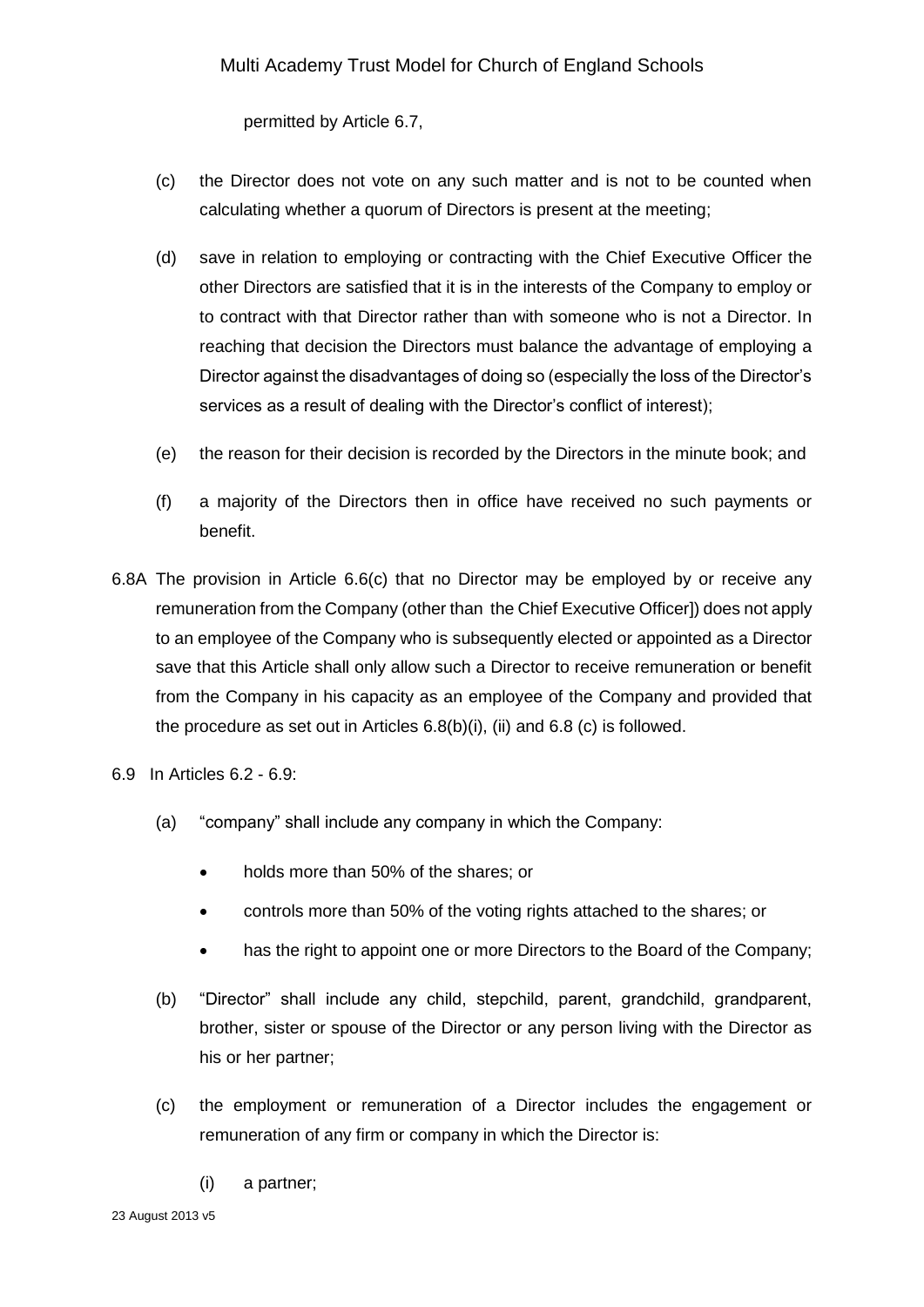- (ii) an employee;
- (iii) a consultant;
- (iv) a director;
- (v) a member; or
- (vi) a shareholder, unless the shares of the company are listed on a recognised stock exchange and the Director holds less than 1% of the issued capital.
- 7. The liability of the members of the Company is limited.
- 8. Every Member of the Company undertakes to contribute such amount as may be required (not exceeding £10) to the Company's assets if it should be wound up while he or she is a Member or within one year after he or she ceases to be a Member, for payment of the Company's debts and liabilities before he or she ceases to be a Member, and of the costs, charges and expenses of winding up, and for the adjustment of the rights of the contributories among themselves.
- 9. If the Company is wound up or dissolved and after all its debts and liabilities (including any under section 2 of the Academies Act 2010) have been satisfied there remains any property it shall not be paid to or distributed among the Members of the Company, but shall be given or transferred to some other charity or charities having objects similar to the Object which prohibits the distribution of its or their income and property to an extent at least as great as is imposed on the Company by Article 6 above, chosen by the Members of the Company at or before the time of dissolution and if that cannot be done then to some other charitable object.
- 10. No alteration or addition shall be made to or in the provisions of the Memorandum and/or Articles without the written consent of the Trustees and the Diocesan Board of Education.<sup>2</sup>
- 11. No alteration or addition shall be made to or in the provisions of the Articles which would have the effect (a) that the Company would cease to be a company to which section 60 of the Companies Act 2006 applies; or (b) that the Company would cease to be a charity.

1

<sup>&</sup>lt;sup>2</sup> The requirement for the consent of the Trustees and the Diocesan Board of Education (whether they are members or otherwise) corresponds to the requirement for maintained schools that the consent of these bodies be obtained prior to a change to the Instrument of Government under the Schools Governance (Constitution) (England) Regulations 2007.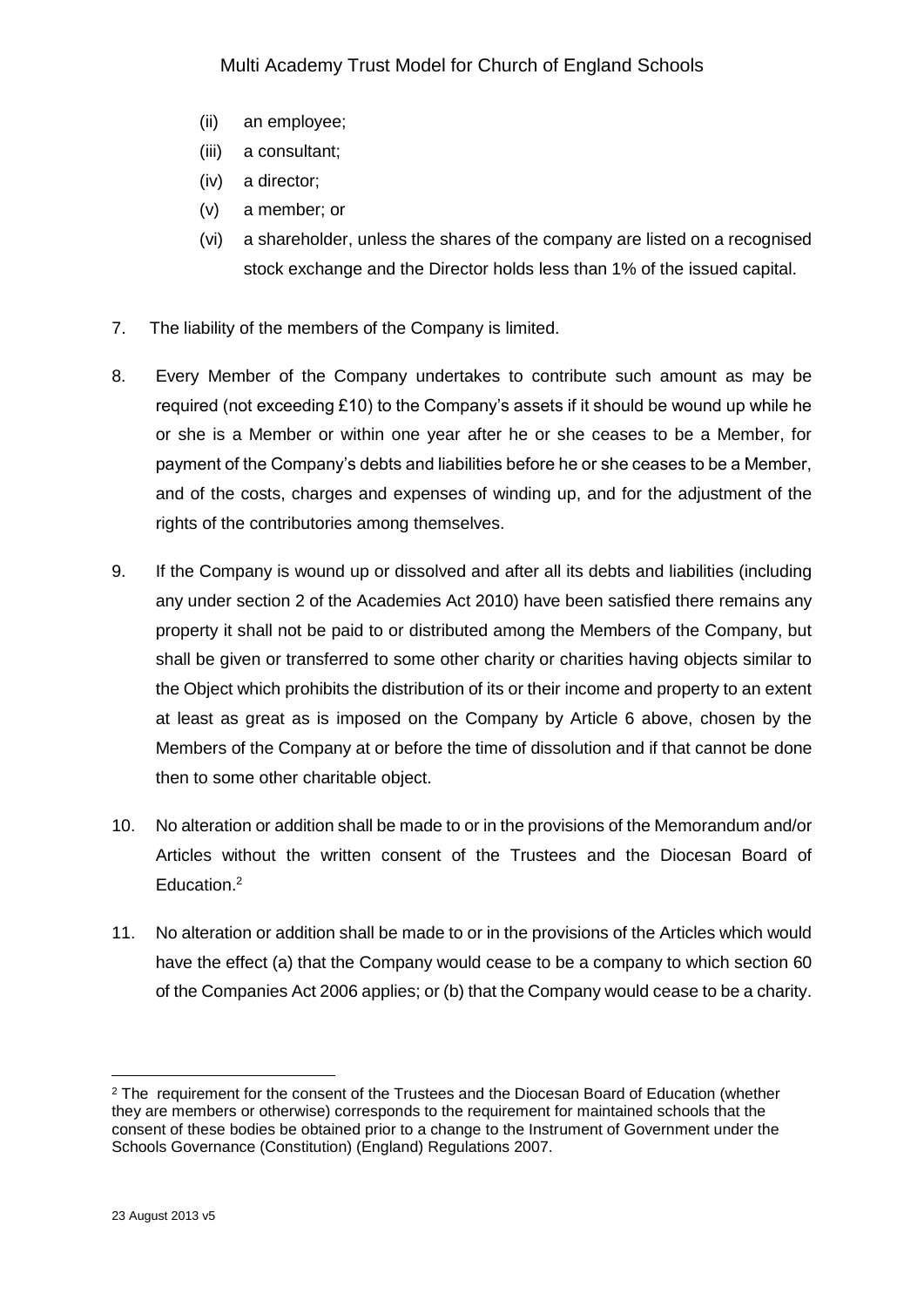## **MEMBERS**<sup>3</sup>

- 12. The Members of the Company shall comprise:
	- (a) the signatories to the Memorandum, who shall be:
		- (i) The Bishop of Blackburn acting in his/her corporate capacity or represented by his nominee, the Bishop of Lancaster;
		- (ii) one person nominated by the Diocesan Board of Education;

(iii) The Chair of Lancaster, Ripley Church of England Educational Trust (charity number 526393) (which, for the avoidance of doubt is an ex officio postion);

- (b) the chair of the Directors; and
- (c) any person appointed under Article 16.
- 13. Each of the persons entitled to appoint Members in Article 12 shall have the right from time to time by written notice delivered to the Office to remove any Member appointed by them and to appoint a replacement Member to fill a vacancy whether resulting from such removal or otherwise.
- 14. If any of the persons entitled to appoint Members in Article 12:
	- (a) in the case of an individual, die or become legally incapacitated;
	- (b) in the case of a corporate entity, cease to exist and are not replaced by a successor institution; or
	- (c) becomes insolvent or makes any arrangement or composition with their creditors generally,

their right to appoint Members under these Articles shall vest in the remaining Members.

- 15. Membership will terminate automatically if:
	- (a) a Member (which is a corporate entity) ceases to exist and is not replaced by a successor institution;

<sup>1</sup> <sup>3</sup> The DfE's preference is for employees of the Company not to be Members.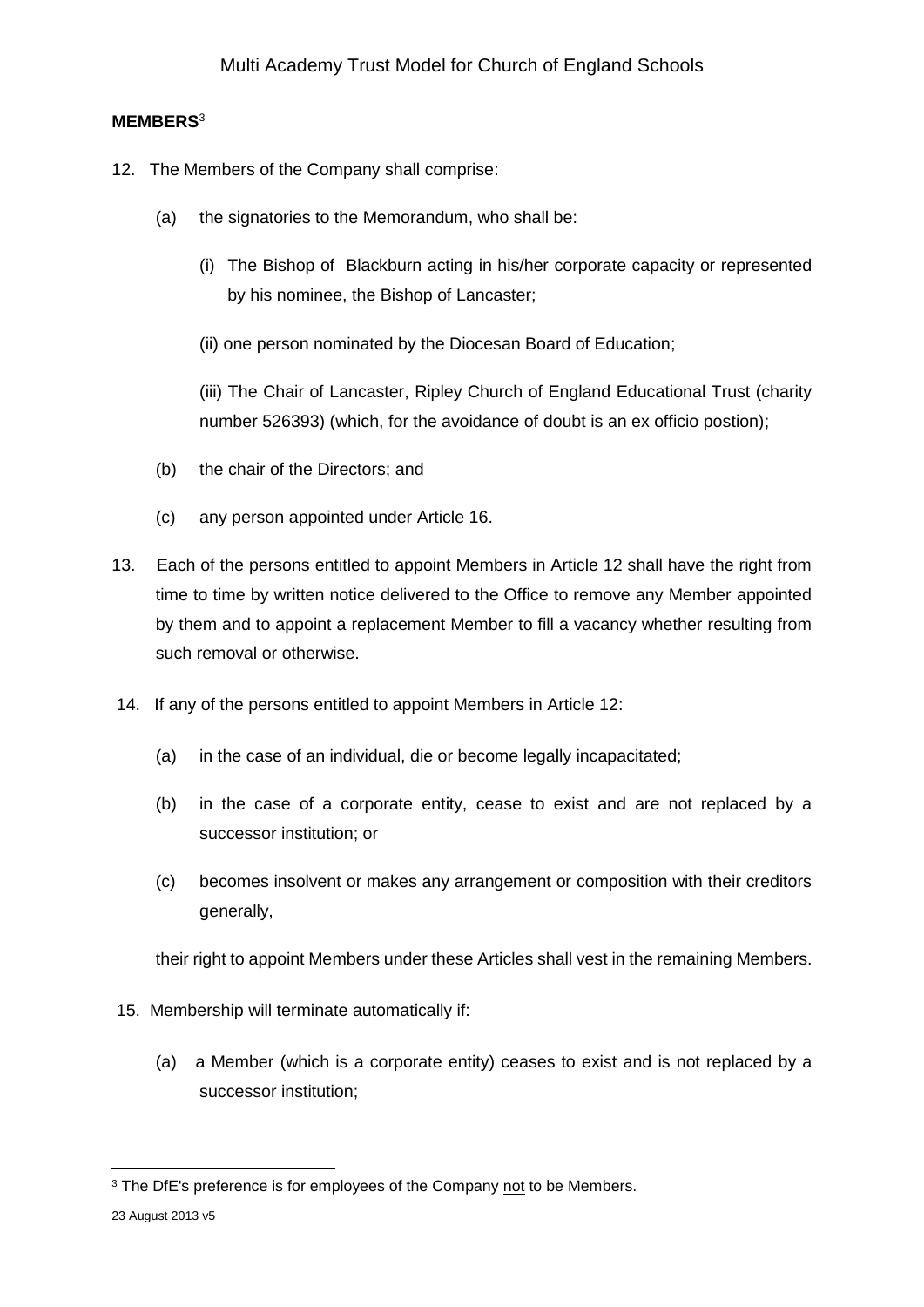- (b) a Member (who is an individual) dies or becomes incapable by reason of illness or injury of managing and administering his or her own affairs; or
- (c) a Member becomes insolvent or makes any arrangement or composition with that Member's creditors generally.
- 16. The Members with the written consent of the Diocesan Board of Education may agree by passing a special resolution in writing to appoint such additional Members as they think fit and may agree by passing a special resolution in writing to remove any such additional Members provided that such appointment or removal is in the interests of the Company.
- 17. Every person nominated to be a Member of the Company shall either sign a written consent to become a Member or sign the register of Members on becoming a Member.
- 18. Any Member may resign provided that after such resignation the number of Members is not less than three. A Member shall cease to be one immediately on the receipt by the Company of a notice in writing signed by the person or persons entitled to remove him under Articles 13 or 16 provided that no such notice shall take effect when the number of Members is less than three unless it contains or is accompanied by the appointment of a replacement Member.

### **GENERAL MEETINGS**

- 19. The Company shall hold an Annual General Meeting each year in addition to any other meetings in that year, and shall specify the meeting as such in the notices calling it; and not more than fifteen months shall elapse between the date of one Annual General Meeting of the Company and that of the next. Provided that so long as the Company holds its first Annual General Meeting within eighteen months of its incorporation, it need not hold it in the year of its incorporation or in the following year. The Annual General Meeting shall be held at such time and place as the Directors shall appoint. All general meetings other than Annual General Meetings shall be called General Meetings.
- 20. The Directors may call general meetings and, on the requisition of Members pursuant to the provisions of the Companies Act 2006, shall forthwith proceed to convene a general meeting in accordance with that Act. If there are not within the United Kingdom sufficient Directors to call a general meeting, any Director or any Member of the Company may call a general meeting.

### **NOTICE OF GENERAL MEETINGS**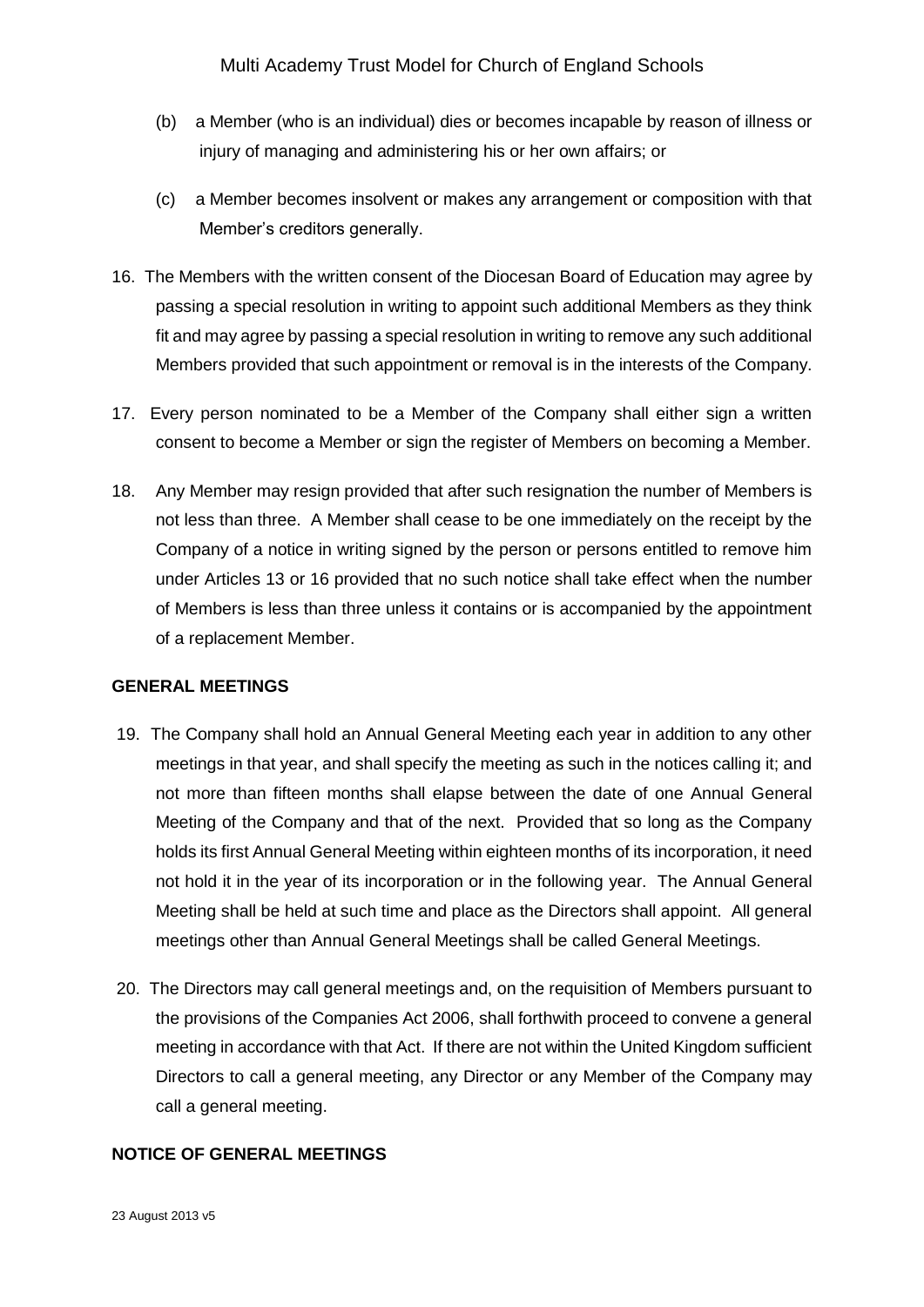21. General meetings shall be called by at least fourteen clear days' notice but a general meeting may be called by shorter notice if it is so agreed by a majority in number of Members having a right to attend and vote and together representing not less than 90% of the total voting rights at that meeting.

The notice shall specify the time and place of the meeting and the general nature of the business to be transacted and, in the case of an Annual General Meeting, shall specify the meeting as such. The notice shall also state that the Member is entitled to appoint a proxy.

The notice shall be given to all the Members, to the Directors and auditors.

22. The accidental omission to give notice of a meeting to, or the non-receipt of notice of a meeting by, any person entitled to receive notice shall not invalidate the proceedings at that meeting.

### **PROCEEDINGS AT GENERAL MEETINGS**

- 23. No business shall be transacted at any meeting unless a quorum is present. A Member counts towards the quorum by being present either in person or by proxy. Three persons entitled to vote upon the business to be transacted, each being a Member or a proxy of a Member or a duly authorised representative of a Member organisation shall constitute a quorum.
- 24. If a quorum is not present within half an hour from the time appointed for the meeting, or if during a meeting a quorum ceases to be present, the meeting shall stand adjourned to the same day in the next week at the same time and place or to such time and place as the Directors may determine.
- 25. If present, the chairman, if any, of the Directors shall preside as chairman of the meeting
- 26. If the chairman of the Directors is not present within fifteen minutes after the time appointed for holding the meeting, the Members present and entitled to vote shall choose one of their number to be chairman.
- 27. A Director shall, notwithstanding that he is not a Member, be entitled to attend and speak at any general meeting.
- 28. The chairman may, with the consent of a majority of the Members at a meeting at which a quorum is present (and shall if so directed by the meeting), adjourn the meeting from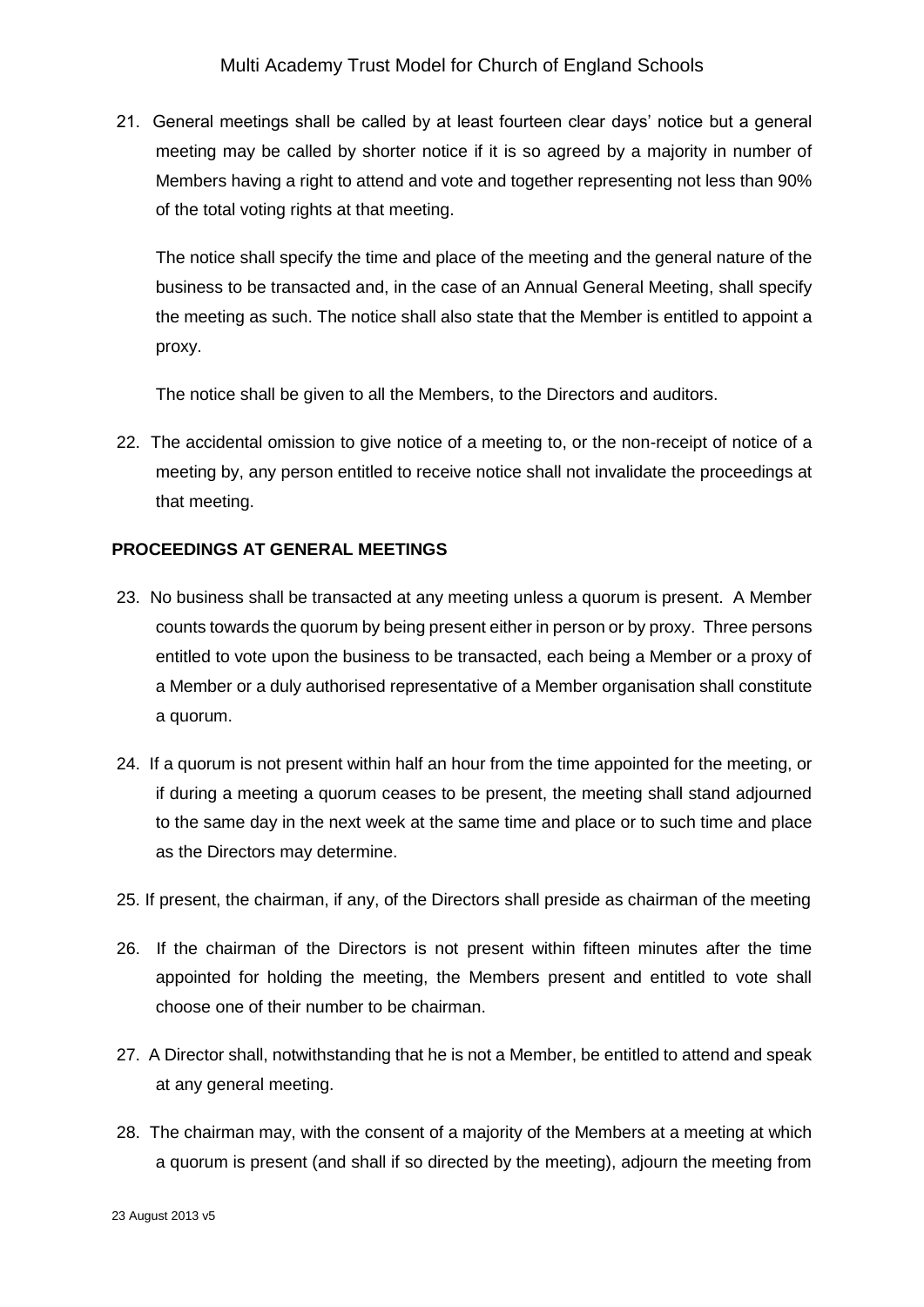time to time and from place to place, but no business shall be transacted at any adjourned meeting other than the business which might properly have been transacted at the meeting had the adjournment not taken place. When a meeting is adjourned for fourteen days or more, at least seven clear days' notice shall be given specifying the time and place of the adjourned meeting and the general nature of the business to be transacted. Otherwise it shall not be necessary to give any such notice.

- 29. A resolution put to the vote of the meeting shall be decided on a show of hands unless before, or on the declaration of the result of the show of hands, a poll is duly demanded. Subject to the provisions of the Companies Act 2006, a poll may be demanded:
	- (a) by the chairman; or
	- (b) by at least two Members having the right to vote at the meeting; or,
	- (c) by a Member or Members representing not less than one-tenth of the total voting rights of all the Members having the right to vote at the meeting.
- 30. Unless a poll is duly demanded a declaration by the chairman that a resolution has been carried or carried unanimously, or by a particular majority, or lost, or not carried by a particular majority and an entry to that effect in the minutes of the meeting shall be conclusive evidence of the fact without proof of the number or proportion of the votes recorded in favour of or against such resolution.
- 31. The demand for a poll may be withdrawn, before the poll is taken, but only with the consent of the chairman. The withdrawal of a demand for a poll shall not invalidate the result of a show of hands declared before the demand for the poll was made.
- 32. A poll shall be taken as the chairman directs and he may appoint scrutineers (who need not be Members) and fix a time, date and place for declaring the results. The result of the poll shall be deemed to be the resolution of the meeting at which the poll was demanded.
- 33. A poll demanded on the election of the chairman or on a question of adjournment shall be taken immediately. A poll demanded on any other question shall be taken either immediately or at such time, date and place as the chairman directs not being more than thirty days after the poll is demanded. The demand for a poll shall not prevent continuance of a meeting for the transaction of any business other than the question on which the poll is demanded. If a poll is demanded before the declaration of the result of a show of hands and the demand is duly withdrawn, the meeting shall continue as if the demand had not been made.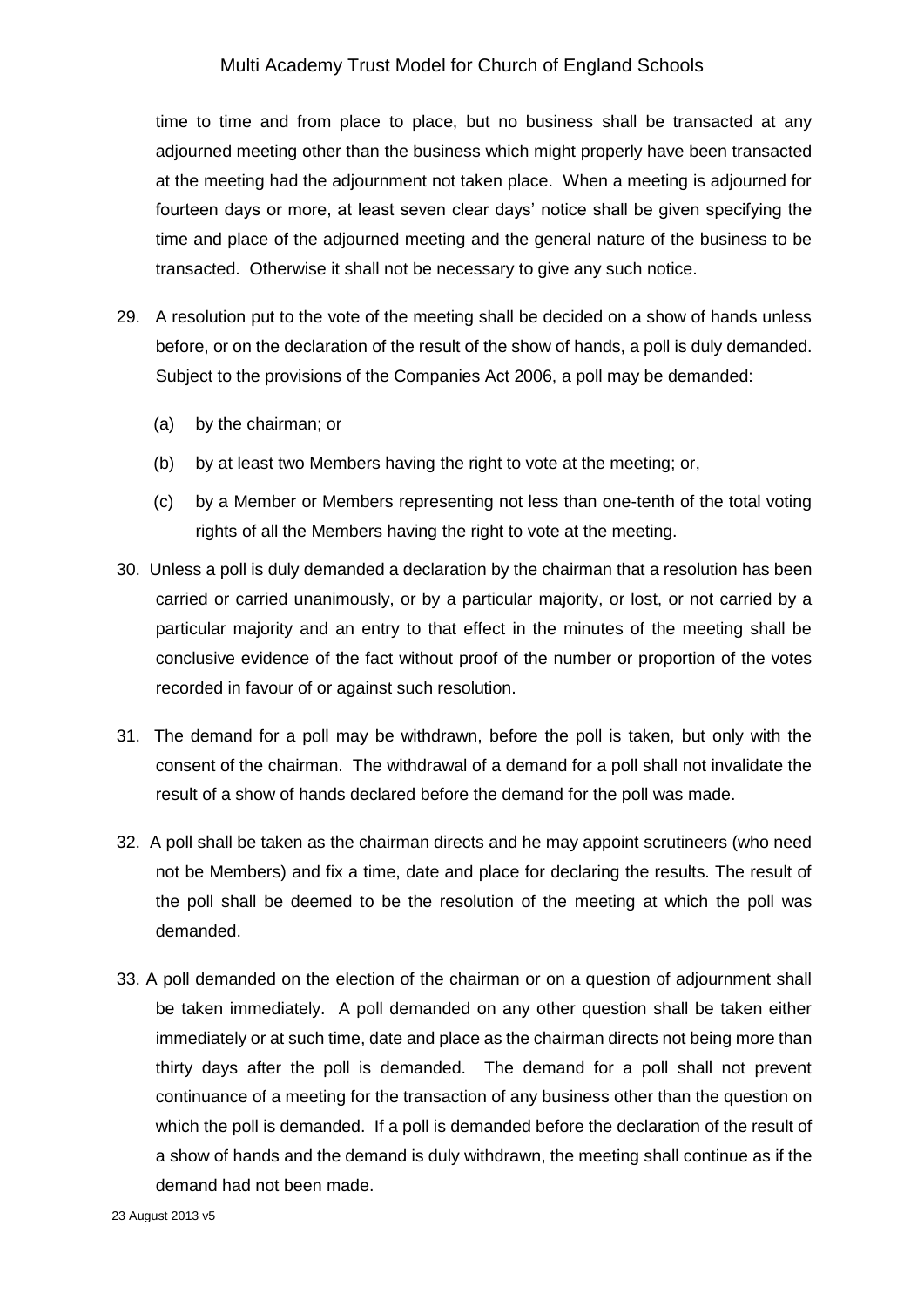- 34. No notice need be given of a poll not taken immediately if the time and place at which it is to be taken are announced at the meeting at which it is demanded. In other cases at least seven clear days' notice shall be given specifying the time and place at which the poll is to be taken.
- 35. A resolution in writing agreed by such number of members as required if it had been proposed at a general meeting shall be as effectual as if it had been passed at a general meeting duly convened and held provided that a copy of the proposed resolution has been sent to every Member. The resolution may consist of several instruments in the like form each agreed by one or more Members.

### **VOTES OF MEMBERS**

- 36. On the show of hands every Member present in person shall have one vote. On a poll every Member present in person or by proxy shall have one vote.
- 37. Not used.
- 38. No Member shall be entitled to vote at any general meeting unless all moneys then payable by him to the Company have been paid.
- 39. No objections shall be raised to the qualification of any person to vote at any general meeting except at the meeting or adjourned meeting at which the vote objected to is tendered, and every vote not disallowed at the meeting shall be valid. Any objection made in due time shall be referred to the chairman whose decision shall be final and conclusive.
- 40. An instrument appointing a proxy shall be in writing, signed by or on behalf of the appointer and shall be in the following form (or in a form as near thereto as circumstances allow or in any other form which is usual or which the Directors may approve) -

"I/We, …….., of ………, being a Member/Members of the above named Company, hereby appoint …… of ……, or in his absence, ……… of …… as my/our proxy to attend, speak and vote in my/our name[s] and on my/our behalf at the annual general meeting/ general meeting of the Company to be held on …..20[ ], and at any adjournment thereof.

```
Signed on ….. 20[ ]"
```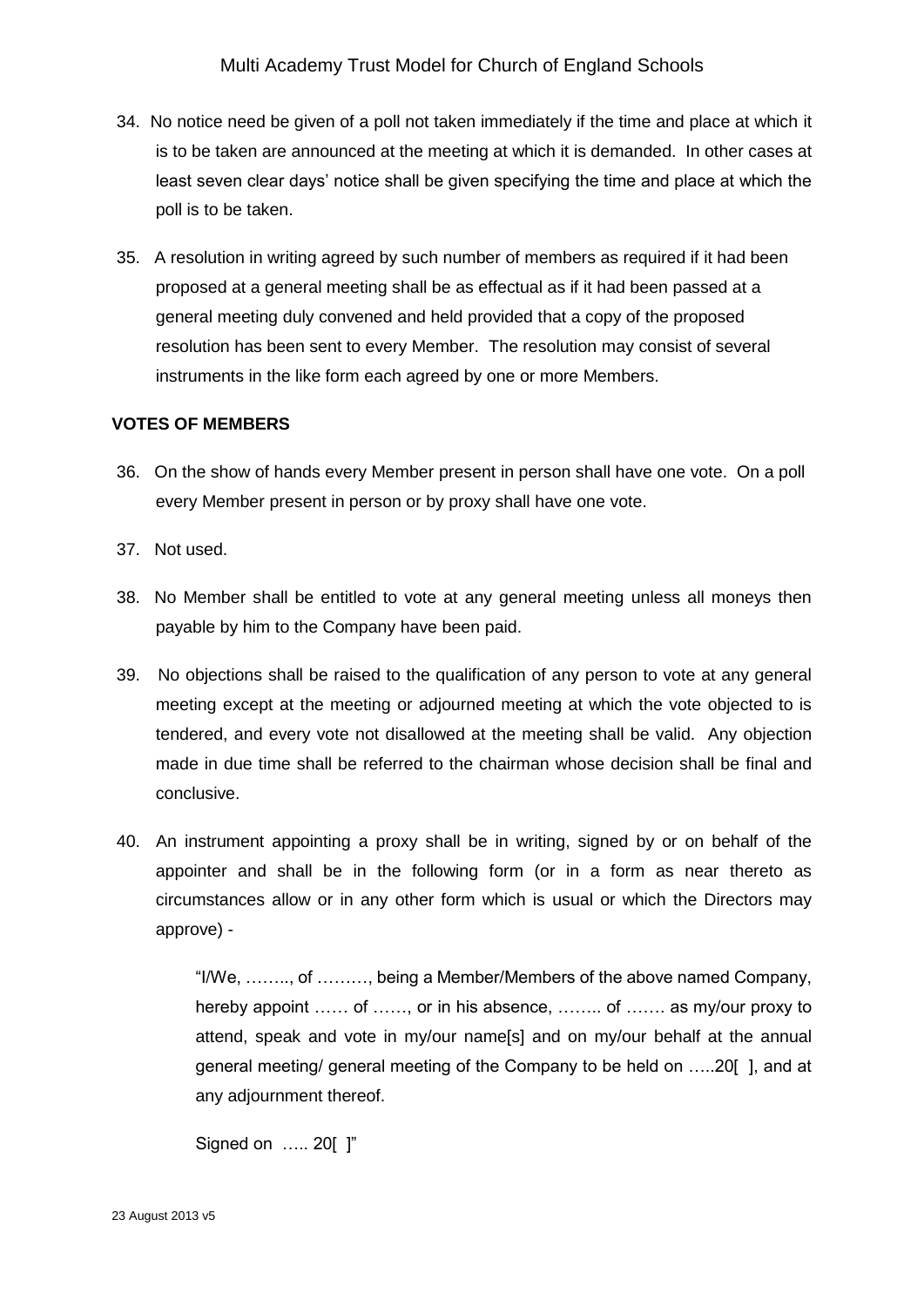41. Where it is desired to afford Members an opportunity of instructing the proxy how he shall act the instrument appointing a proxy shall be in the following form (or in a form as near thereto as circumstances allow or in any other form which is usual or which the Directors may approve) -

> "I/We, ……., of ……., being a Member/Members of the above-named Company, hereby appoint .... of ......., or in his absence, ..... of ......, as my/our proxy to attend, speak and vote in my/our name[s] and on my/our behalf at the annual general meeting/ general meeting of the Company, to be held on …. 20[ ], and at any adjournment thereof.

This form is to be used in respect of the resolutions mentioned below as follows:

Resolution No. 1 \*for \* against

Resolution No. 2 \*for \* against.

\* Strike out whichever is not desired.

Unless otherwise instructed, the proxy may vote as he thinks fit or abstain from voting,

Signed on …. 20[ ]"

- 42. The instrument appointing a proxy and any authority under which it is signed or a copy of such authority certified by a notary or in some other way approved by the Members may:
	- (a) be deposited at the office or at such other place within the United Kingdom as is specified in the notice convening the meeting or in any instrument of proxy sent out by the Company in relation to the meeting not less than 48 hours before the time for holding the meeting or adjourned meeting at which the person named in the instrument proposes to vote, or
	- (b) in the case of a poll taken more than 48 hours after it is demanded, be deposited as aforesaid after the poll has been demanded and not less than 24 hours before the time appointed for the taking of the poll; or
	- (c) where the poll is not taken forthwith but is taken not more than 48 hours after it was demanded, be delivered at the meeting at which the poll was demanded to the chairman or to the Clerk or to any Director,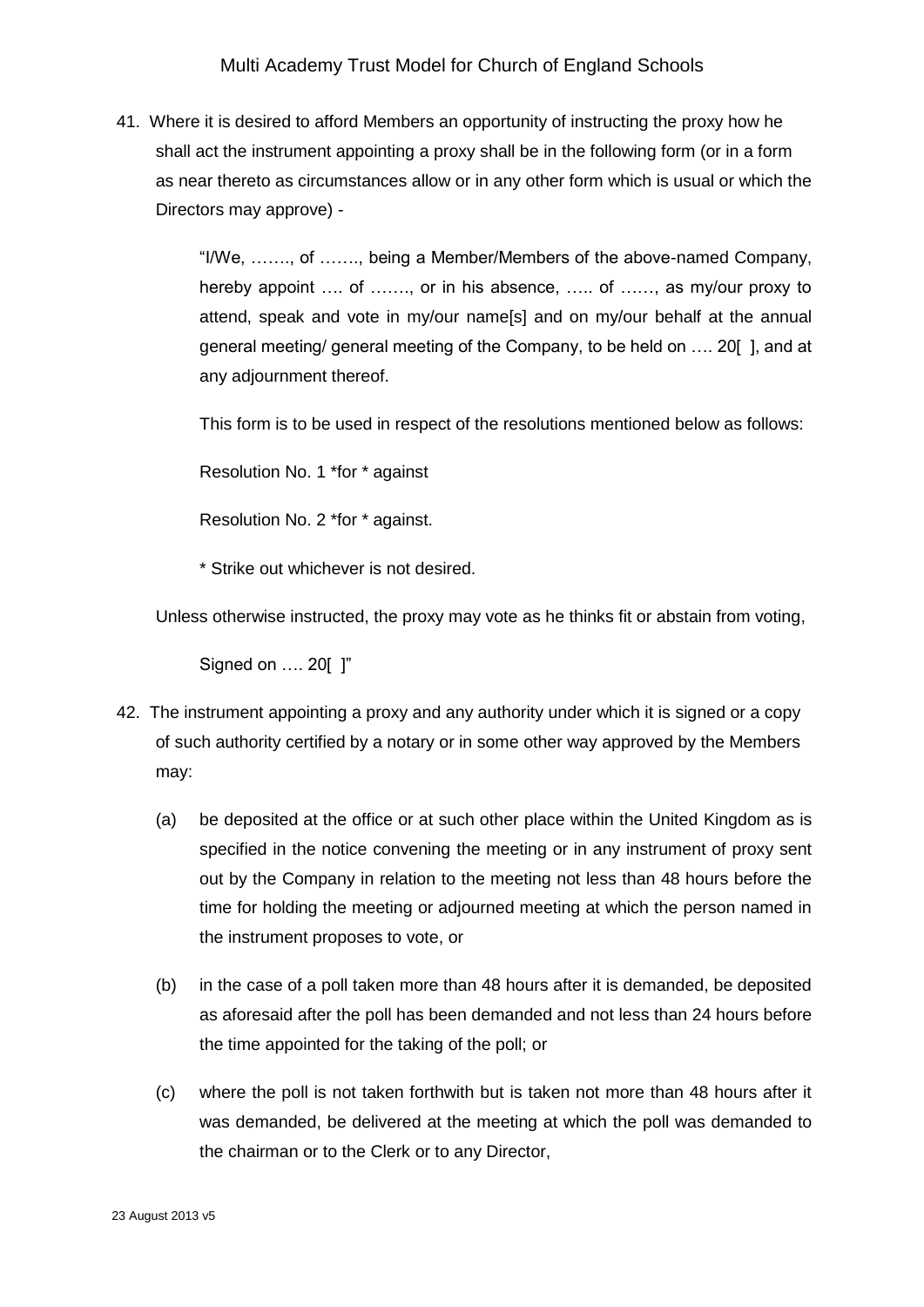and an instrument of proxy which is not deposited or delivered in a manner so permitted shall be invalid.

- 43. A vote given or poll demanded by proxy or by the duly authorised representative of a corporation shall be valid notwithstanding the previous determination of the authority of the person voting or demanding a poll unless notice of the determination was received by the Company at the office or at such other place at which the instrument of proxy was duly deposited before the commencement of the meeting or adjourned meeting at which the vote given or the poll demanded or (or in the case of a poll taken otherwise than on the same day as the meeting or adjourned meeting) the time appointed for taking the poll.
- 44. Any organisation which is a Member of the Company may by resolution of its board of directors or other governing body authorise such person as it thinks fit to act as its representative at any meeting of the Company, and the person so authorised shall be entitled to exercise the same powers on behalf of the organisation which he represents as that organisation could exercise if it were an individual Member of the Company.

### **DIRECTORS**

- 45. The number of Directors shall be not less than three, but (unless otherwise determined by ordinary resolution) shall not be subject to any maximum.
- 46. Subject to Articles 48-49, the Company shall have the following Directors:
	- (a) no fewer than 7 Directors, appointed under Article 50;
	- (b) the Chief Executive Officer; and
	- (c) Parent Directors if appointed under Articles 53-56 in the event that no provision is made for parent representatives on Local Governing Bodies under Article 101A.
- 47. The Company may also have any Co-opted Director appointed under Article 58.
- 48. The first Directors shall be those persons named in the statement delivered pursuant to sections 9 and 12 of the Companies Act 2006.
- 49. Future Directors shall be appointed or elected, as the case may be, under these Articles. Where it is not possible for such a Director to be appointed or elected due to the fact that an Academy has not yet been established, then the relevant Article or part thereof shall not apply.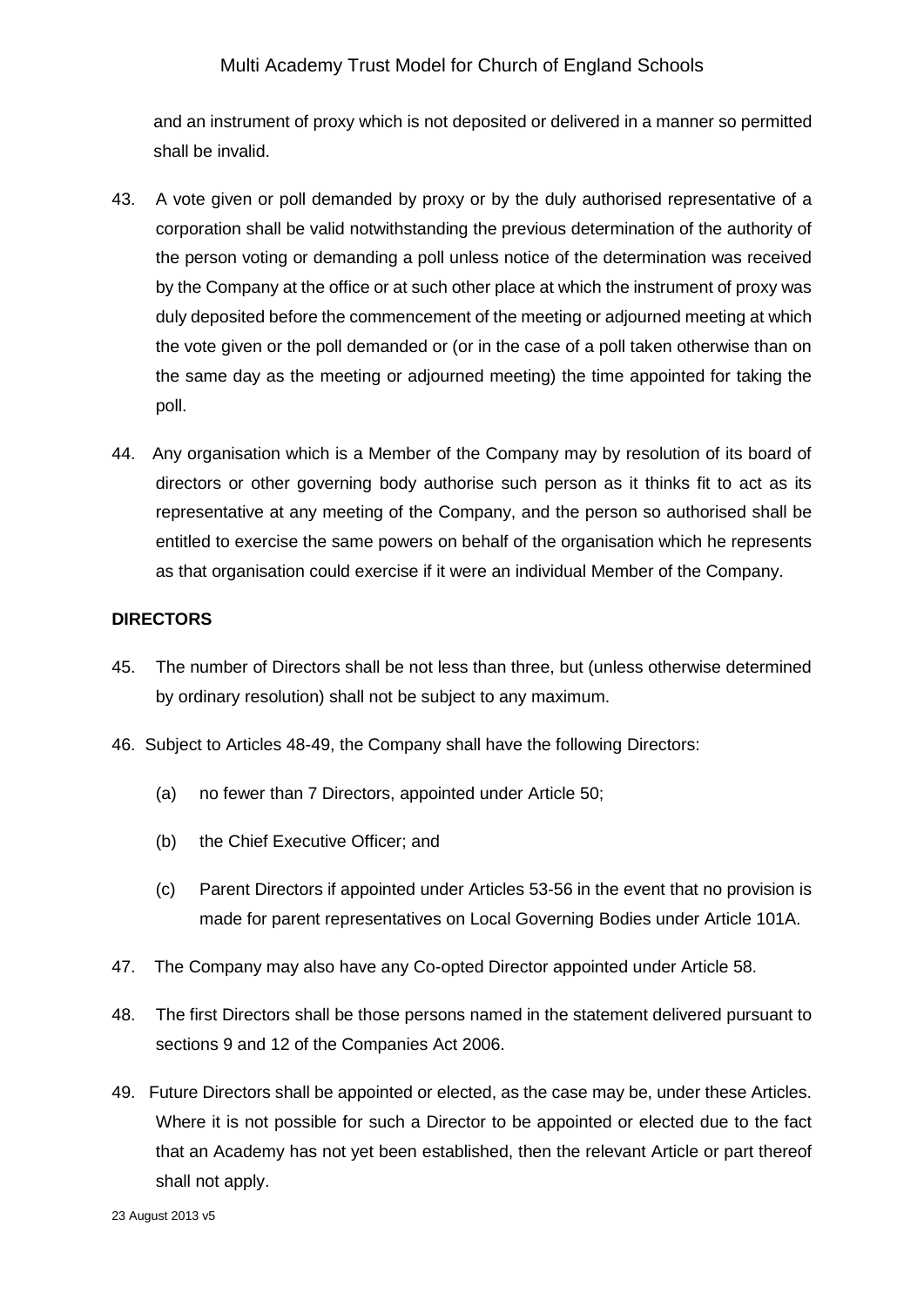## **APPOINTMENT OF DIRECTORS**

- 50. The Members shall appoint a minimum of 7 Directors.
- 51 and 52.. Not used.

## **PARENT DIRECTORS**

- 53. In circumstances where the Directors have not appointed Local Governing Bodies in respect of the Academies as envisaged in Article 101A there shall be a minimum of 2 Parent Directors and otherwise such number as the Members shall decide who shall be appointed or elected in accordance with Articles 54 - 56.
- 54. Parent Directors and Parent members of the Local Governing Bodies or Advisory Bodies shall be elected or appointed by the parents of registered pupils at one or more of the Academies and each must be a parent at the time when he is elected or appointed.
- 54A. Notwithstanding Article 53, if no parents put themselves forward for election the number of Parent Directors and Parent members of the Local Governing Bodies or Advisory Bodies required shall be made up by Parent Directors and Parent members appointed by the Directors.
- 55. The Directors shall make all necessary arrangements for, and determine all other matters relating to, an election of the Parent Directors or Parent members of Local Governing Bodies or Advisory Bodies, including any question of whether a person is a parent of a registered pupil at one of the Academies. Any election of the Parent Directors or Parent members of the Local Governing Bodies or Advisory Bodies which is contested shall be held by secret ballot.
- 56. In appointing a Parent Director or Parent member of a Local Governing Body or Advisory Body the Directors shall appoint a person who is the parent of a registered pupil at an Academy; or where it is not reasonably practical to do so, a person who is the parent of a child of compulsory school age.

### **CHIEF EXECUTIVE OFFICER**

57. The Chief Executive Officer shall be a Director for as long as he remains in office as such.

### **CO-OPTED DIRECTORS**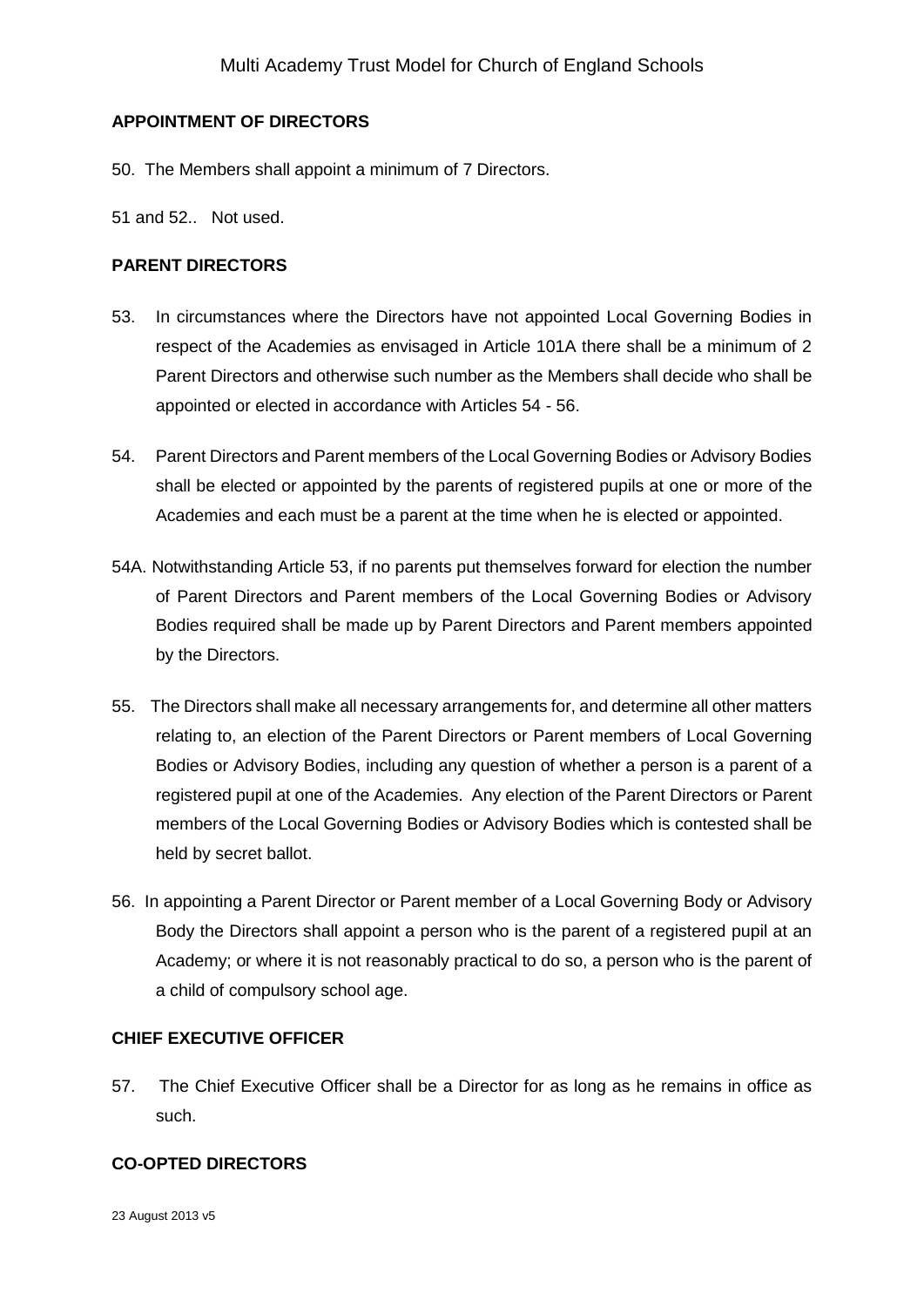- 58. The Directors appointed under Article 50 with the consent of the Diocesan Board of Education may appoint up to 6 Co-opted Directors for such term (not exceeding four years) and otherwise upon such conditions as they shall think fit. A 'Co-opted Director' means a person who is appointed to be a Director by being Co-opted by Directors who have not themselves been so appointed. The Directors may not co-opt an employee of the Company as a Co-opted Director if thereby the number of Directors who are employees of the Company would exceed one third of the total number of Directors including the Chief Executive Officer.
- 59 63. Not used.

## **TERM OF OFFICE**

64. The term of office for any Director (other than Co-opted Directors under Article 58) shall be four years, save that this time limit shall not apply to the Chief Executive Officer. Subject to remaining eligible to be a particular type of Director, any Director may be reappointed or re-elected.

### **RESIGNATION AND REMOVAL**

- 65. A Director shall cease to hold office if he resigns his office by notice to the Company (but only if at least three Directors will remain in office when the notice of resignation is to take effect).
- 66. A Director shall cease to hold office if he is removed by the person or persons who appointed him. This Article does not apply in respect of a Parent Director.
- 67. Where a Director resigns his office or is removed from office, the Director or, where he is removed from office, those removing him, shall give written notice thereof to the Clerk.

### **DISQUALIFICATION OF DIRECTORS**

- 68. No person shall be qualified to be a Director unless he is aged 18 or over at the date of his election or appointment. No current pupil or current student of any of the Academies shall be a Director.
- 69. A Director shall cease to hold office if he becomes incapable by reason of illness or injury of managing or administering his own affairs.
- 70. A Director shall cease to hold office if he is absent without the permission of the Directors from all their meetings held within a period of six months and the Directors resolve that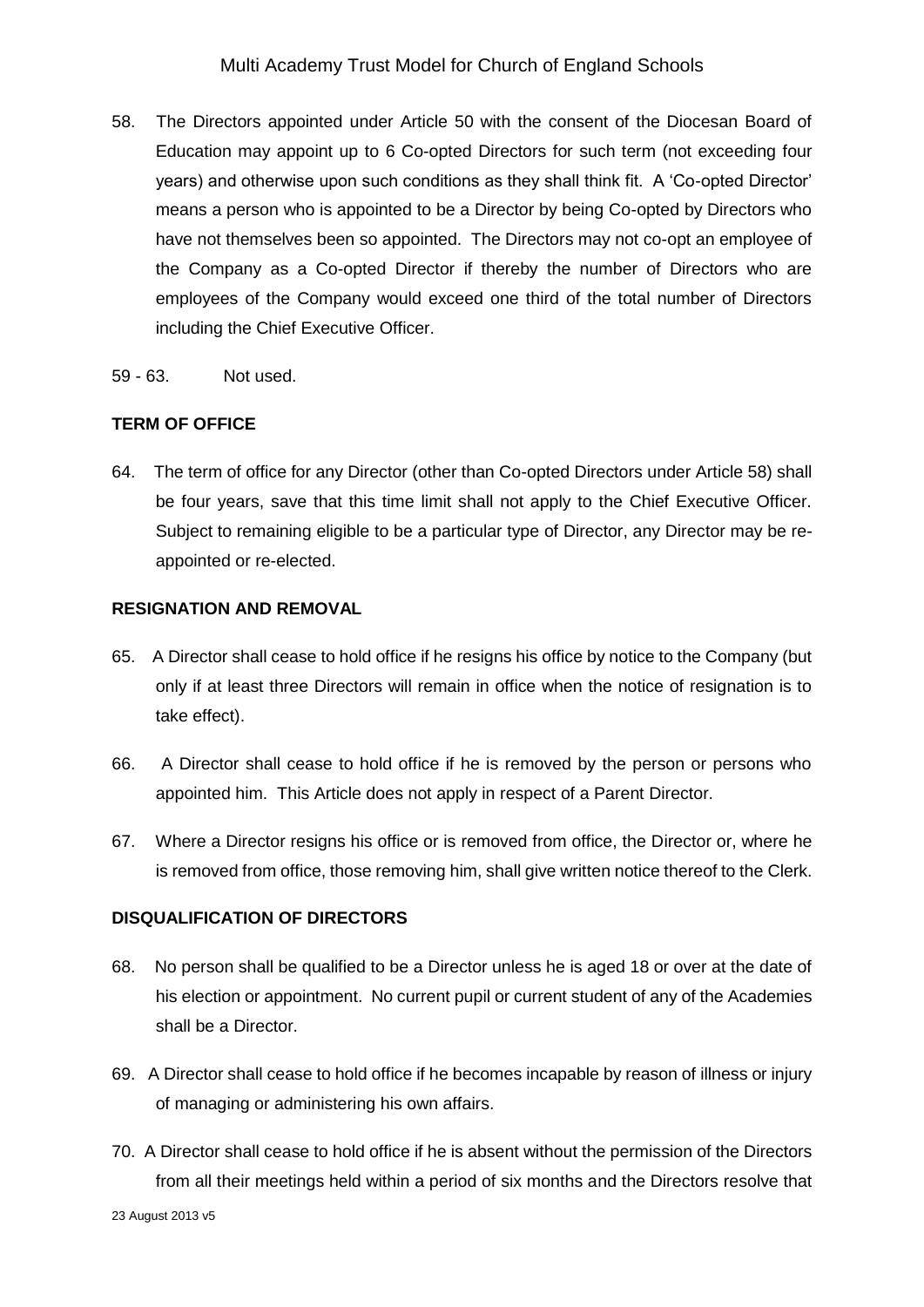his office be vacated.

- 71. A person shall be disqualified from holding or continuing to hold office as a Director if:
	- (a) his estate has been sequestrated and the sequestration has not been discharged, annulled or reduced; or
	- (b) he is the subject of a bankruptcy restrictions order or an interim order.
- 72. A person shall be disqualified from holding or continuing to hold office as a Director at any time when he is subject to a disqualification order or a disqualification undertaking under the Company Directors Disqualification Act 1986 or to an order made under section 429(2)(b) of the Insolvency Act 1986 (failure to pay under county court administration order).
- 73. A Director shall cease to hold office if he ceases to be a Director by virtue of any provision in the Companies Act 2006 or is disqualified from acting as a trustee by virtue of section 178 of the Charities Act 2011 (or any statutory re-enactment or modification of that provision).
- 74. A person shall be disqualified from holding or continuing to hold office as a Director if he has been removed from the office of charity trustee or trustee for a charity by an order made by the Charity Commission or the High Court on the grounds of any misconduct or mismanagement in the administration of the charity for which he was responsible or to which he was privy, or which he by his conduct contributed to or facilitated.
- 75. Not used.
- 76 Not used.
- 77. A person shall be disqualified from holding or continuing to hold office as a Director where he has, at any time, been convicted of any criminal offence, excluding any that have been spent under the Rehabilitation of Offenders Act 1974 as amended, and excluding any offence for which the maximum sentence is a fine or a lesser sentence except where a person has been convicted of any offence which falls under section 178 of the Charities Act 2011.
- 78. After the first Academy has opened, a person shall be disqualified from holding or continuing to hold office as a Director if he has not provided to the chairman of the Directors a criminal records certificate at an enhanced disclosure level under section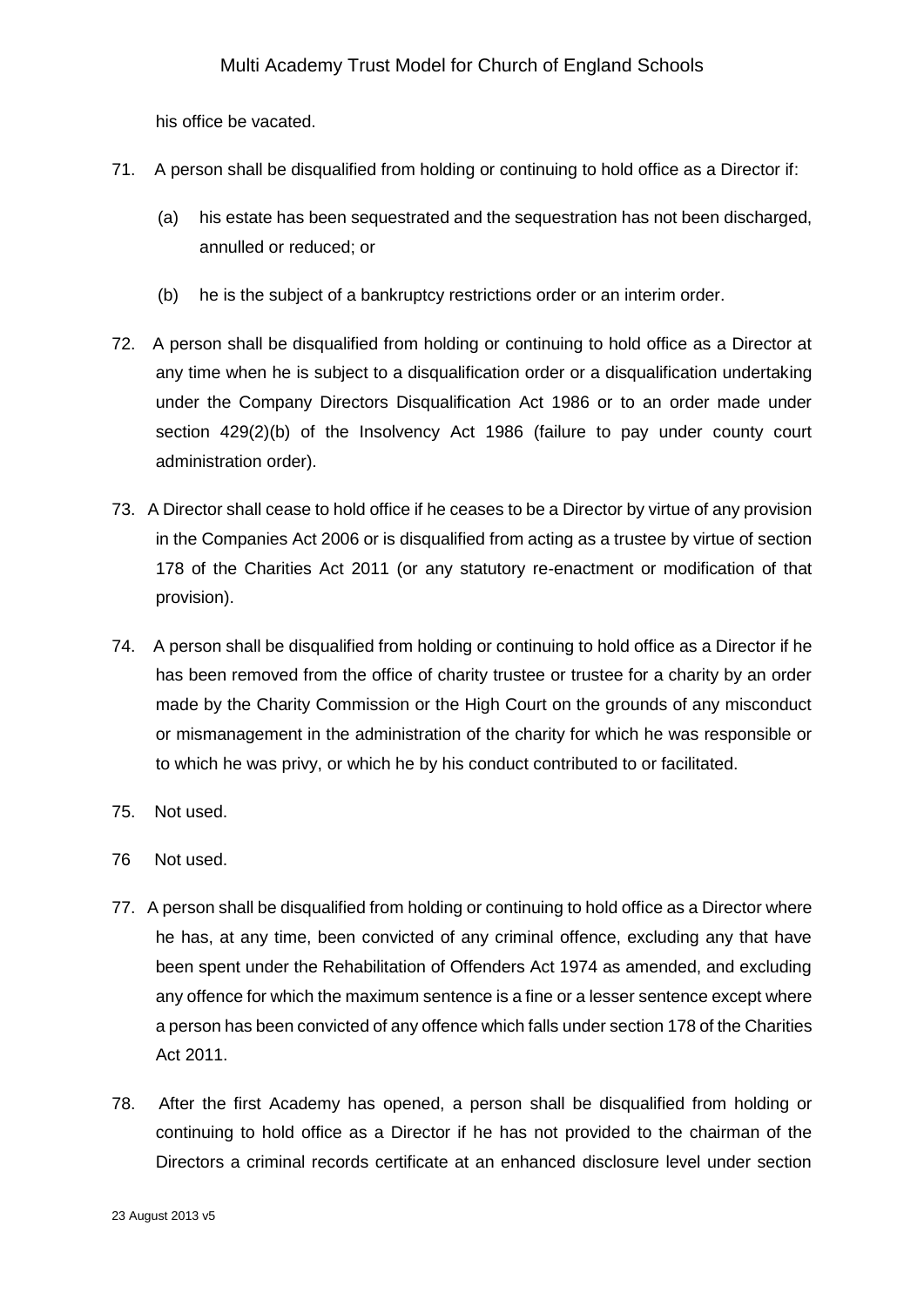113B of the Police Act 1997. In the event that the certificate discloses any information which would in the opinion of either the chairman [or the Chief Executive Officer] confirm their unsuitability to work with children that person shall be disqualified. If a dispute arises as to whether a person shall be disqualified, a referral shall be made to the Secretary of State to determine the matter. The determination of the Secretary of State shall be final.

- 79. Where, by virtue of these Articles a person becomes disqualified from holding, or continuing to hold office as a Director; and he is, or is proposed, to become such a Director, he shall upon becoming so disqualified give written notice of that fact to the Clerk.
- 80. Articles 68 to 74, Articles 77 to 79 and Articles 97 to 98 also apply to any member of any committee of the Directors, including a Local Governing Body, who is not a Director.

### **CLERK TO THE DIRECTORS**

81. The Clerk shall be appointed by the Directors for such term, at such remuneration and upon such conditions as they may think fit; and any Clerk so appointed may be removed by them. The Clerk shall not be a Director, or a Principal. Notwithstanding this Article, the Directors may, where the Clerk fails to attend a meeting of theirs, appoint any one of their number or any other person to act as Clerk for the purposes of that meeting.

### **CHAIRMAN AND VICE-CHAIRMAN OF THE DIRECTORS**

- 82. The Directors shall for each school year elect a chairman and a vice-chairman from among their number. A Director who is employed by the Company shall not be eligible for election as chairman or vice-chairman.
- 83. Subject to Article 84, the chairman or vice-chairman shall hold office as such until his successor has been elected in accordance with Article 85.
- 84. The chairman or vice-chairman may at any time resign his office by giving notice in writing to the Clerk. The chairman or vice-chairman shall cease to hold office if:
	- (a) he ceases to be a Director;
	- (b) he is employed by the Company;
	- (c) he is removed from office in accordance with these Articles; or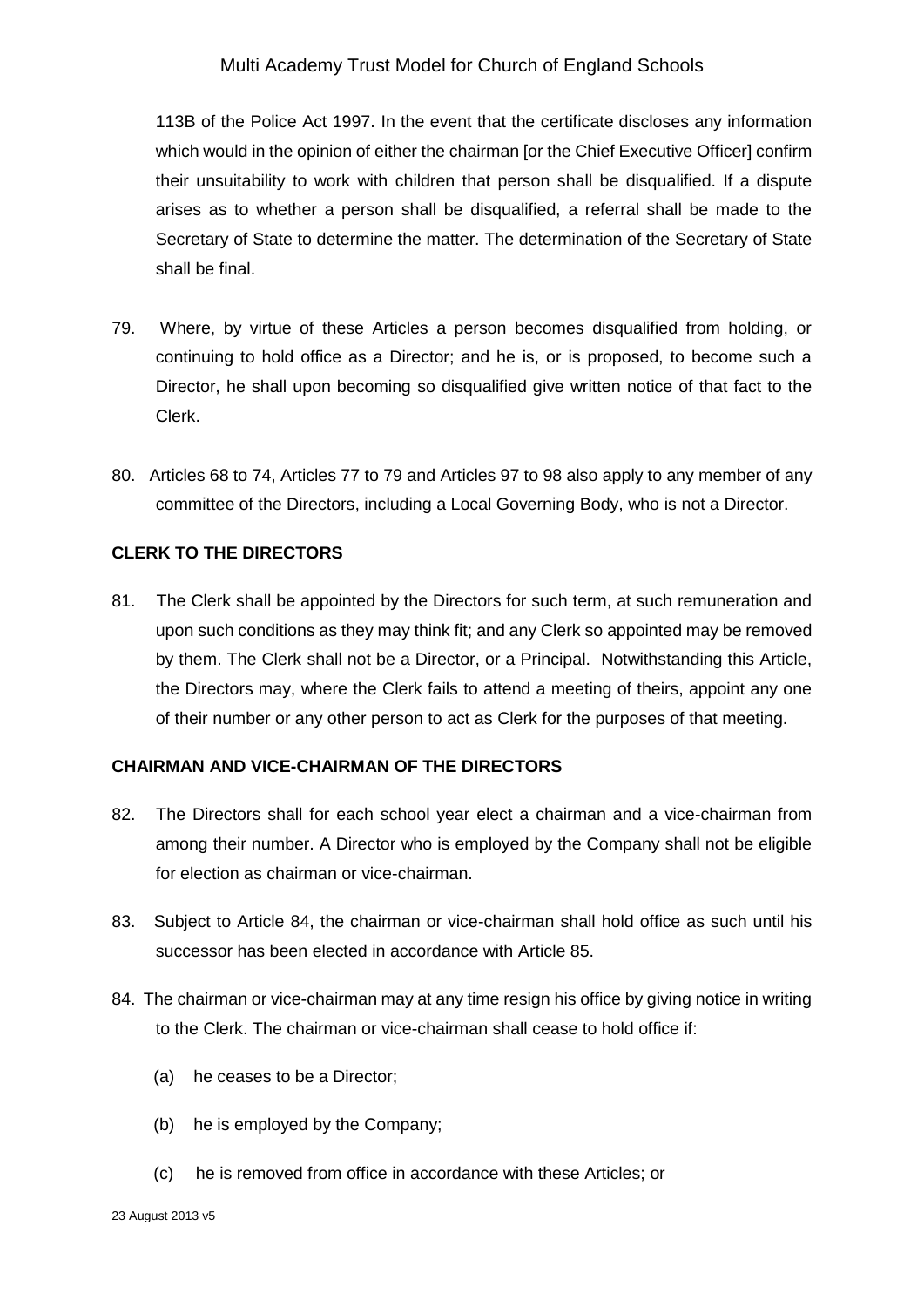- (d) in the case of the vice-chairman, he is elected in accordance with these Articles to fill a vacancy in the office of chairman.
- 85. Where by reason of any of the matters referred to in Article 84, a vacancy arises in the office of chairman or vice-chairman, the Directors shall at their next meeting elect one of their number to fill that vacancy.
- 86. Where the chairman is absent from any meeting or there is at the time a vacancy in the office of the chairman, the vice-chairman shall act as the chair for the purposes of the meeting.
- 87. Where in the circumstances referred to in Article 86 the vice-chairman is also absent from the meeting or there is at the time a vacancy in the office of vice-chairman, the Directors shall elect one of their number to act as a chairman for the purposes of that meeting, provided that the Director elected shall not be a person who is employed by the Company.
- 88. The Secretary shall act as chairman during that part of any meeting at which the chairman is elected.
- 89. Any election of the chairman or vice-chairman which is contested shall be held by secret ballot.
- 90. The Directors may remove the chairman or vice-chairman from office in accordance with these Articles.
- 91. A resolution to remove the chairman or vice-chairman from office which is passed at a meeting of the Directors shall not have effect unless-
	- (i) it is confirmed by a resolution passed at a second meeting of the Directors held not less than fourteen days after the first meeting; and
	- (ii) the matter of the chairman's or vice-chairman's removal from office is specified as an item of business on the agenda for each of those meetings.
- 92. Before the Directors resolve at the relevant meeting on whether to confirm the resolution to remove the chairman or vice-chairman from office, the Director or Directors proposing his removal shall at that meeting state their reasons for doing so and the chairman or vice-chairman shall be given an opportunity to make a statement in response.

### **POWERS OF DIRECTORS**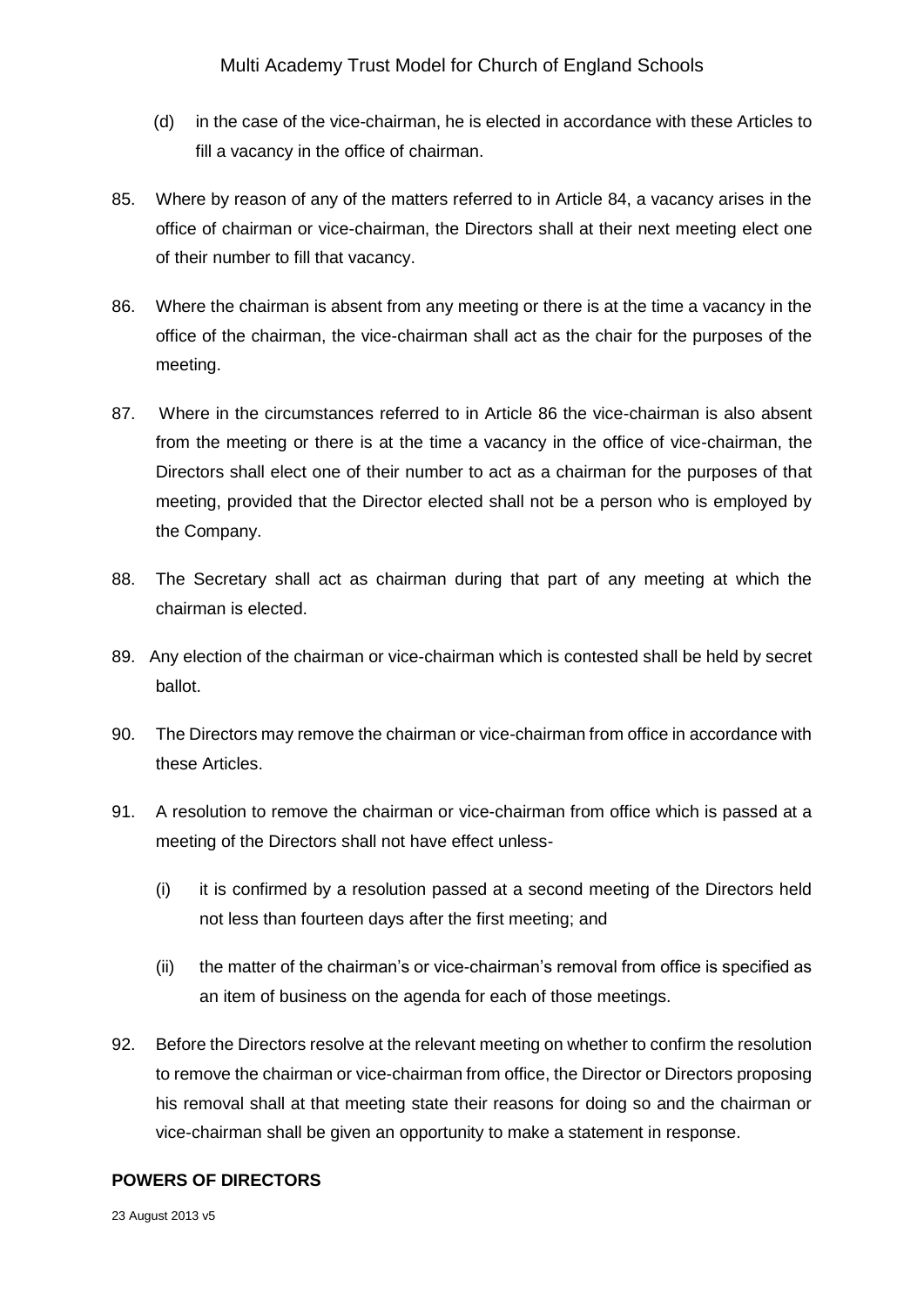- 93. Subject to provisions of the Companies Act 2006, the Articles and to any directions given by special resolution, the business of the Company shall be managed by the Directors who may exercise all the powers of the Company. No alteration of the Articles and no such direction shall invalidate any prior act of the Directors which would have been valid if that alteration had not been made or that direction had not been given. The powers given by this Article shall not be limited by any special power given to the Directors by the Articles and a meeting of Directors at which a quorum is present may exercise all the powers exercisable by the Directors.
- 94. In addition to all powers hereby expressly conferred upon them and without detracting from the generality of their powers under the Articles the Directors shall have the following powers, namely:
	- (a) to expend the funds of the Company in such manner as they shall consider most beneficial for the achievement of the Object and to invest in the name of the Company such part of the funds as they may see fit and to direct the sale or transposition of any such investments and to expend the proceeds of any such sale in furtherance of the Object;
	- (b) to enter into contracts on behalf of the Company.
- 95. In the exercise of their powers and functions, the Directors may consider any advice given by the Chief Executive Officer and any other executive officer.
- 96. Any bank account in which any money of the Company is deposited shall be operated by the Directors in the name of the Company. All cheques and orders for the payment of money from such an account shall be signed by at least two signatories authorised by the Directors.

## **CONFLICTS OF INTEREST**

97. Any Director who has or can have any direct or indirect duty or personal interest (including but not limited to any Personal Financial Interest) which conflicts or may conflict with his duties as a Director shall disclose that fact to the Directors as soon as he becomes aware of it. A Director must absent himself from any discussions of the Directors in which it is possible that a conflict will arise between his duty to act solely in the interests of the Company and any duty or personal interest (including but not limited to any Personal Financial Interest).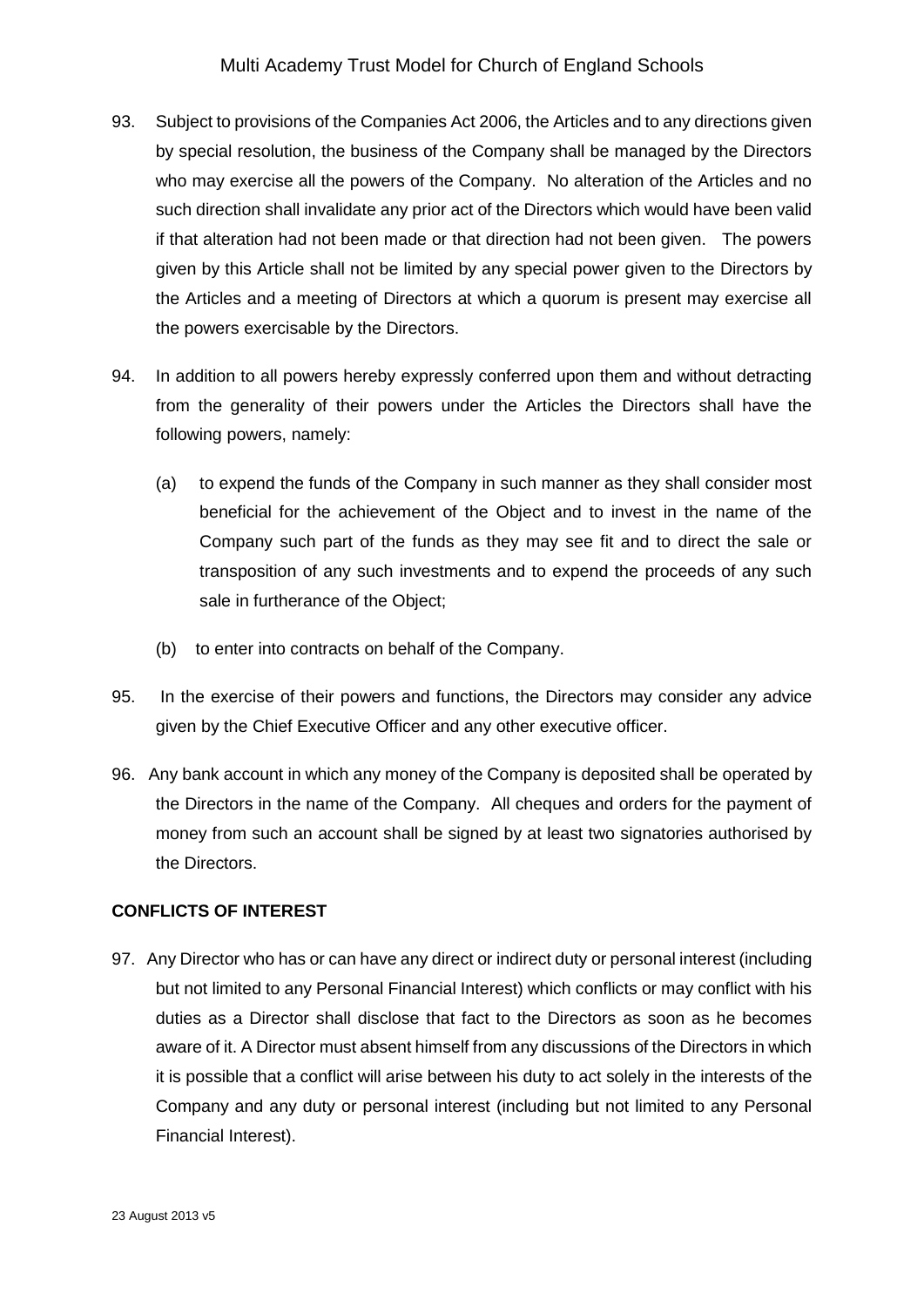98. For the purpose of Article 97, a Director has a Personal Financial Interest in the employment or remuneration of, or the provision of any other benefit to, that Director as permitted by and as defined by Articles 6.5 - 6.9.

## **THE MINUTES**

- 99. The minutes of the proceedings of a meeting of the Directors shall be drawn up and entered into a book kept for the purpose by the person acting as Clerk for the purposes of the meeting; and shall be signed (subject to the approval of the Directors) at the same or next subsequent meeting by the person acting as chairman thereof. The minutes shall include a record of:
	- (a) all appointments of officers made by the Directors; and
	- (b) all proceedings at meetings of the Company and of the Directors and of committees of Directors including the names of the Directors present at each such meeting.

### **COMMITTEES**

100. Subject to these Articles, the Directors:

- (a) may appoint separate committees to be known as Local Governing Bodies for each Academy PROVIDED THAT the Directors may in their absolute discretion constitute a Local Governing Body to represent two or more Academies; and
- (b) may establish any other committee.
- 101. Subject to these Articles, the constitution, membership and proceedings of any committee shall be determined by the Directors. The establishment, terms of reference, constitution and membership of any committee of the Directors shall be reviewed at least once in every twelve months. The membership of any committee of the Directors may include persons who are not Directors, provided that (with the exception of the Local Governing Bodies) a majority of members of any such committee shall be Directors. Except in the case of a Local Governing Body, no vote on any matter shall be taken at a meeting of a committee of the Directors unless the majority of members of the committee present are Directors.
- 101A. The Directors shall ensure that any Local Governing Body shall include at least 2 elected representatives of the parents of pupils attending the relevant Academy.

#### 102. Not used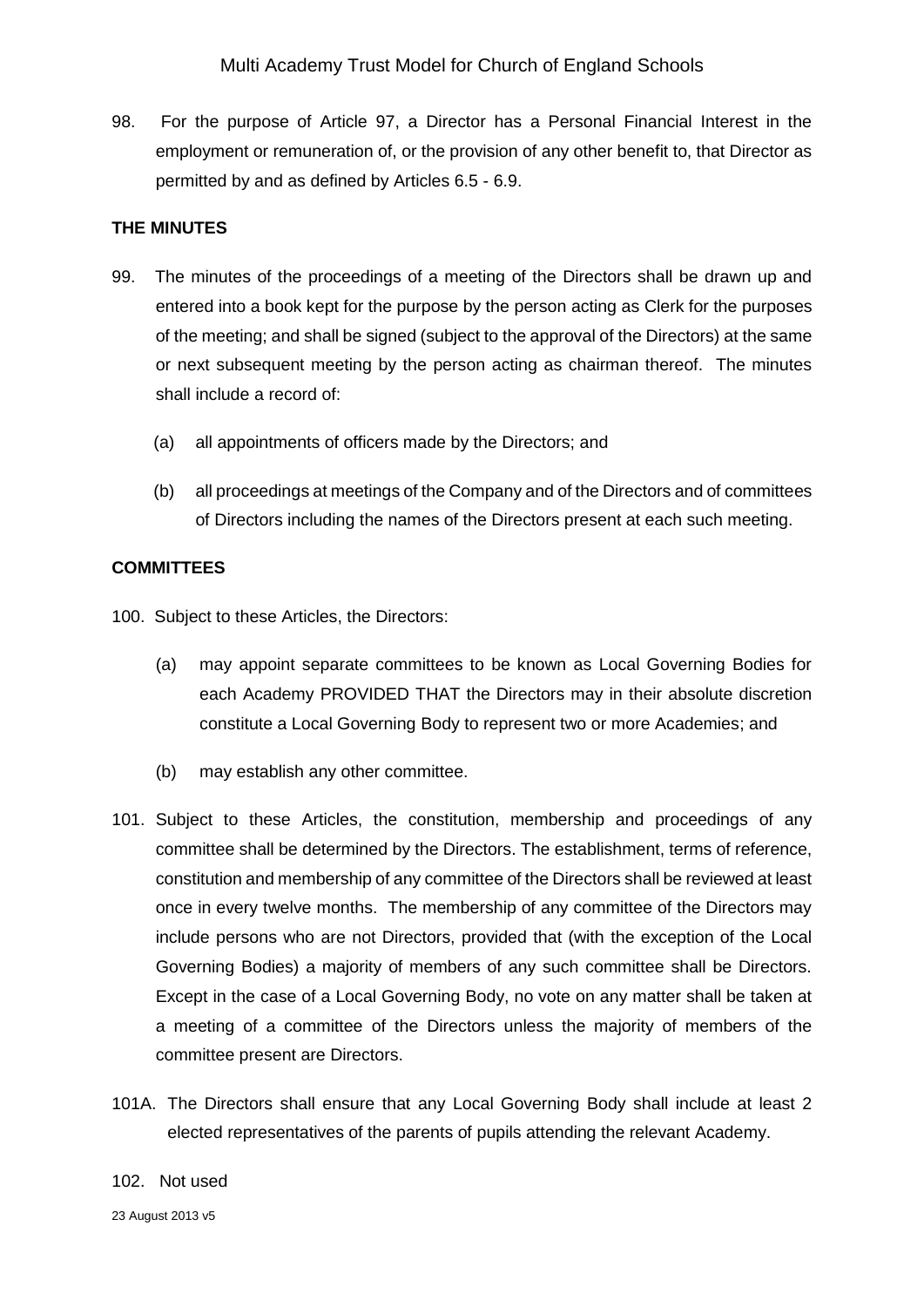### 103. Not used.

104. The functions and proceedings of the Local Governing Bodies shall be subject to regulations made by the Directors from time to time.

### **DELEGATION**

- 105. The Directors may delegate to any Director, committee (including any Local Governing Body), the Chief Executive Officer] or any other holder of an executive office, such of their powers or functions as they consider desirable to be exercised by them. Any such delegation shall be made subject to any conditions the Directors may impose, and may be revoked or altered.
- 106. Where any power or function of the Directors has been exercised by any committee (including any Local Governing Body), any Director, the Chief Executive Officer or any other holder of an executive office, that person or committee shall report to the Directors in respect of any action taken or decision made with respect to the exercise of that power or function at the meeting of the Directors immediately following the taking of the action or the making of the decision.

### **CHIEF EXECUTIVE OFFICER PRINCIPALS AND STAFF**

- 107. The Directors, (after consultation with the Diocesan Board of Education and having made use of any relevant powers under section 124A of the School Standards and Framework Act 1998 or under the relevant supplemental funding agreement in respect of each Academy) shall appoint the Chief Executive Officer and the Principals of the Academies. The Directors may delegate such powers and functions as they consider are required by the Chief Executive Officer and Principals for the internal organisation, management and control of the Academies (including the implementation of all policies approved by the Directors and for the direction of the teaching and curriculum at the Academies).
- 107A. In appointing staff the Directors will have regard where relevant to their powers under section 124A of the School Standards and Framework Act 1998 or to the powers provided to them under the relevant supplemental funding agreement in respect of each Academy and to their power where relevant to declare a Genuine Occupational Requirement for non-teaching appointments where they believe this to be justified.

### **MEETINGS OF THE DIRECTORS**

108. Subject to these Articles, the Directors may regulate their proceedings as they think fit.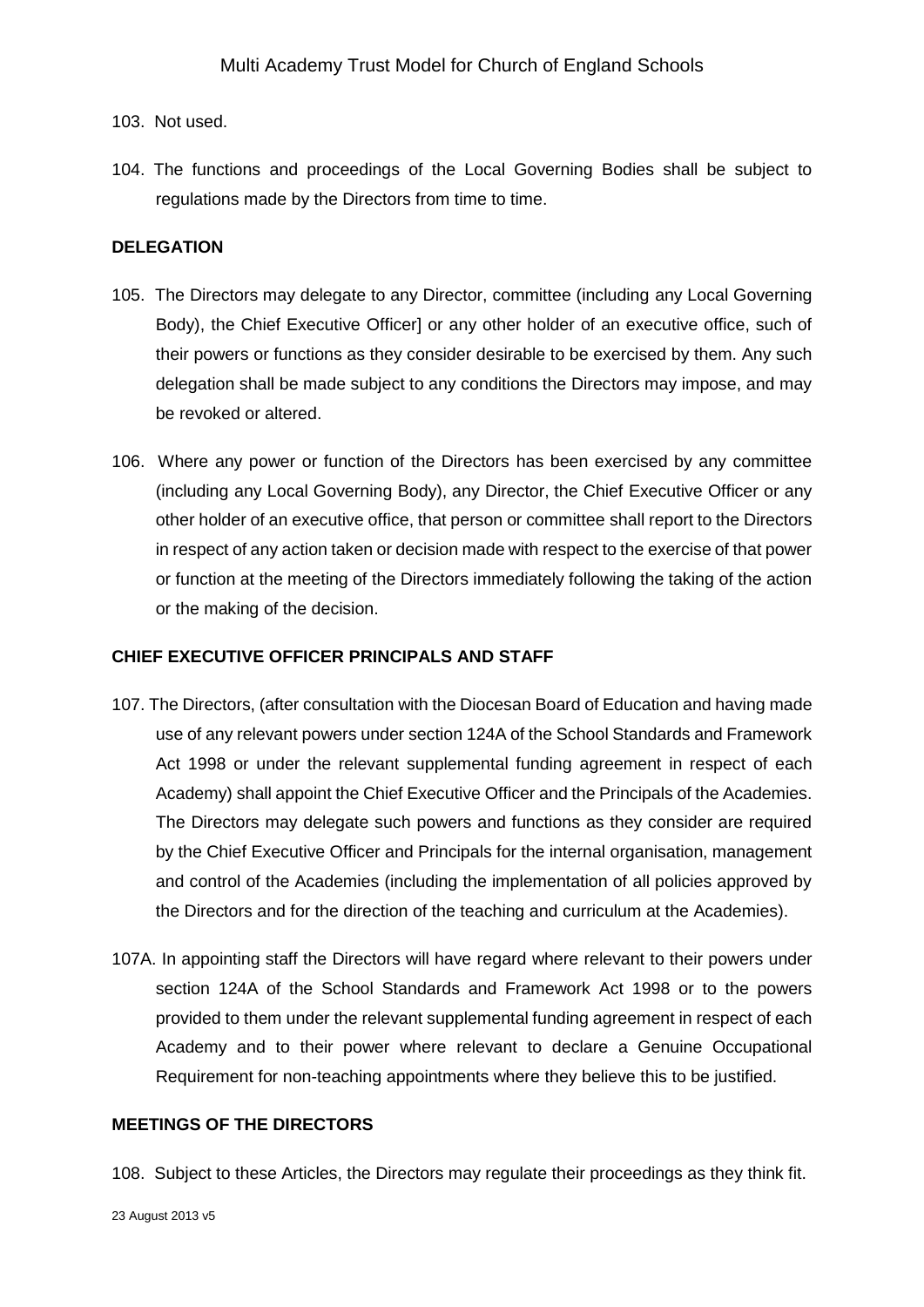- 109. The Directors shall hold at least three meetings in every school year. Meetings of the Directors shall be convened by the Clerk. In exercising his functions under this Article the Clerk shall comply with any direction:
	- (a) given by the Directors; or
	- (b) given by the chairman of the Directors or, in his absence or where there is a vacancy in the office of chairman, the vice-chairman of the Directors, so far as such direction is not inconsistent with any direction given as mentioned in (a).
- 110. Any three Directors may, by notice in writing given to the Clerk, requisition a meeting of the Directors; and it shall be the duty of the Clerk to convene such a meeting as soon as is reasonably practicable.
- 111. Each Director shall be given at least seven clear days before the date of a meeting:
	- (i) notice in writing thereof, signed by the Clerk, and sent to each Director at the address provided by each Director from time to time; and
	- (ii) a copy of the agenda for the meeting,

provided that where the chairman or, in his absence or where there is a vacancy in the office of chairman, the vice-chairman, so determines on the ground that there are matters demanding urgent consideration, it shall be sufficient if the written notice of a meeting, and the copy of the agenda thereof are given within such shorter period as he directs.

- 112. The convening of a meeting and the proceedings conducted thereat shall not be invalidated by reason of any individual not having received written notice of the meeting or a copy of the agenda thereof.
- 113. A resolution to rescind or vary a resolution carried at a previous meeting of the Directors shall not be proposed at a meeting of the Directors unless the consideration of the rescission or variation of the previous resolution is a specific item of business on the agenda for that meeting.
- 114. A meeting of the Directors shall be terminated forthwith if:
	- (a) the Directors so resolve; or
	- (b) the number of Directors present ceases to constitute a quorum for a meeting of the Directors in accordance with Article 117, subject to Article 119.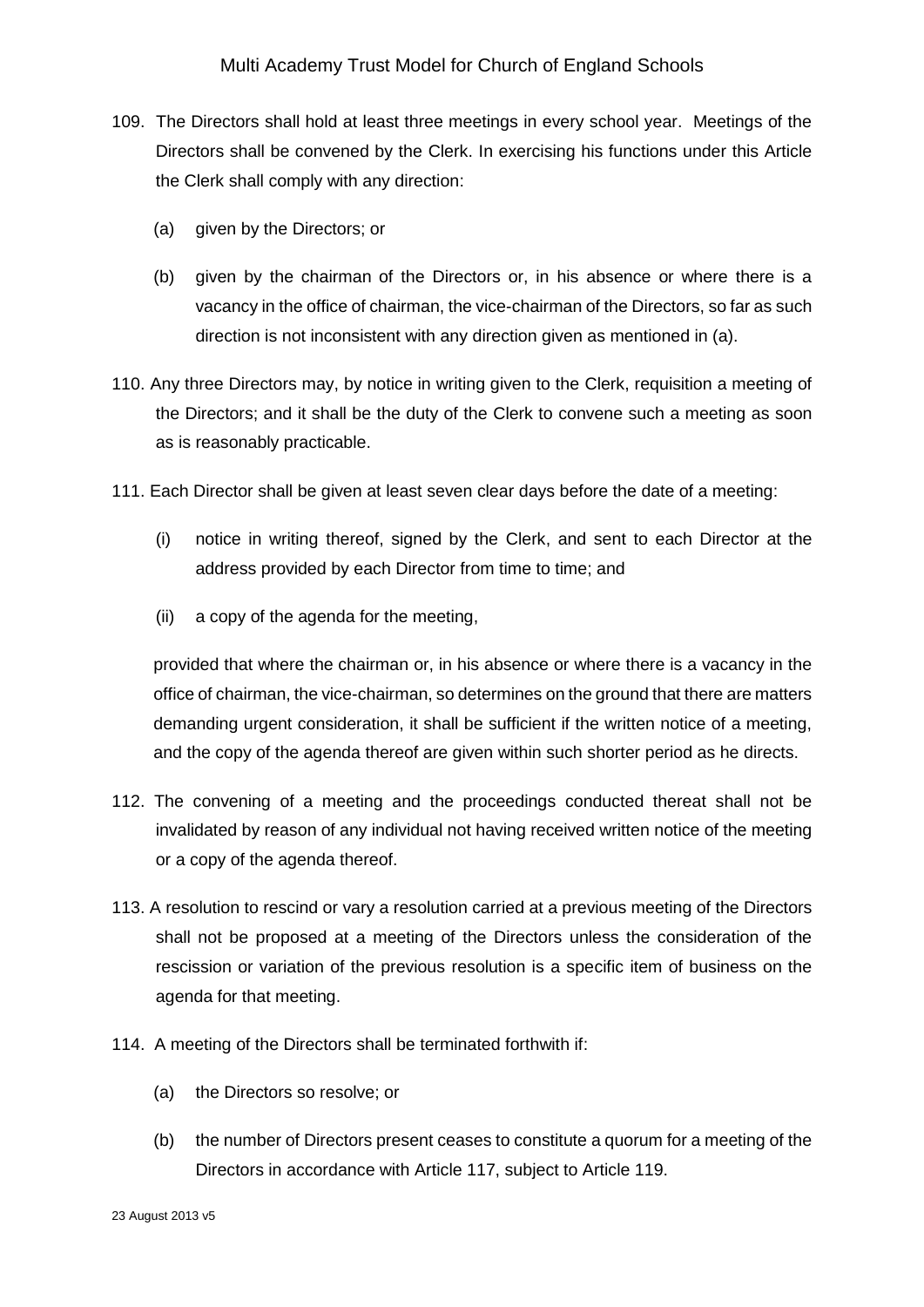- 115. Where in accordance with Article 114 a meeting is not held or is terminated before all the matters specified as items of business on the agenda for the meeting have been disposed of, a further meeting shall be convened by the Clerk as soon as is reasonably practicable, but in any event within seven days of the date on which the meeting was originally to be held or was so terminated.
- 116. Where the Directors resolve in accordance with Article 114 to adjourn a meeting before all the items of business on the agenda have been disposed of, the Directors shall before doing so determine the time and date at which a further meeting is to be held for the purposes of completing the consideration of those items, and they shall direct the Clerk to convene a meeting accordingly.
- 117. Subject to Article 119 the quorum for a meeting of the Directors, and any vote on any matter thereat, shall be any three Directors, or, where greater, any one third (rounded up to a whole number) of the total number of Directors holding office at the date of the meeting.
- 118. The Directors may act notwithstanding any vacancies in their number, but, if the numbers of Directors is less than the number fixed as the quorum, the continuing Directors may act only for the purpose of filling vacancies or of calling a general meeting.
- 119. The quorum for the purposes of:
	- (a) appointing a parent Director under Articles 56;
	- (b) any vote on the removal of a Director in accordance with Article 66; and
	- (c) any vote on the removal of the chairman of the Directors in accordance with Article 90,

shall be any two-thirds (rounded up to a whole number) of the persons who are at the time Directors entitled to vote on those respective matters.

- 120. Subject to these Articles, every question to be decided at a meeting of the Directors shall be determined by a majority of the votes of the Directors present and voting on the question. Every Director shall have one vote.
- 121. Subject to Articles 117 119, where there is an equal division of votes, the chairman of the meeting shall have a casting vote in addition to any other vote he may have.
- 122. The proceedings of the Directors shall not be invalidated by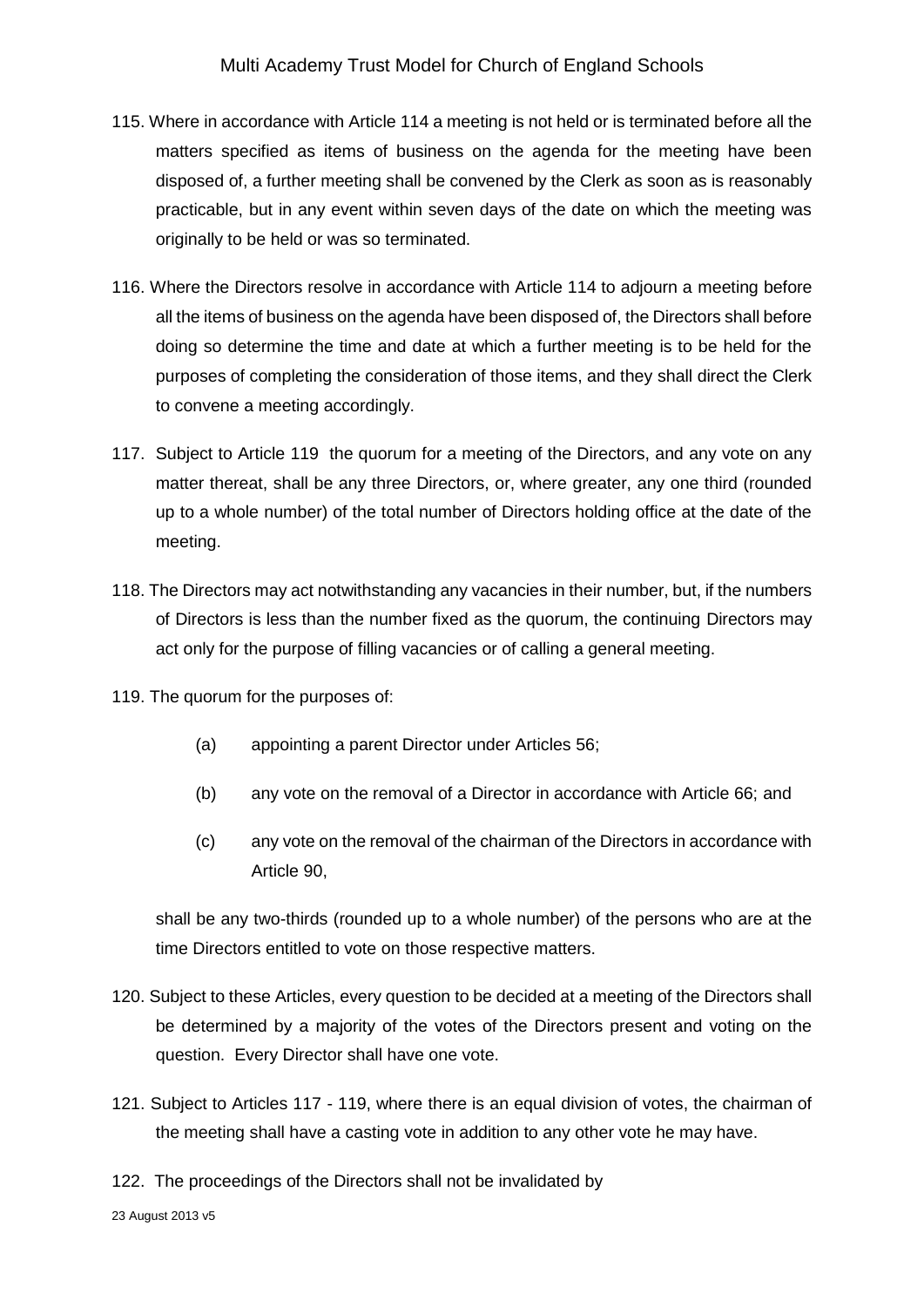- (a) any vacancy among their number; or
- (b) any defect in the election, appointment or nomination of any Director.
- 123. A resolution in writing, signed by all the Directors entitled to receive notice of a meeting of Directors or of a committee of Directors, shall be valid and effective as if it had been passed at a meeting of Directors or (as the case may be) a committee of Directors duly convened and held. Such a resolution may consist of several documents in the same form, each signed by one or more of the Directors.
- 124. Subject to Article 125, the Directors shall ensure that a copy of:
	- (a) the agenda for every meeting of the Directors;
	- (b) the draft minutes of every such meeting, if they have been approved by the person acting as chairman of that meeting;
	- (c) the signed minutes of every such meeting; and
	- (d) any report, document or other paper considered at any such meeting,

are, as soon as is reasonably practicable, made available at every Academy to persons wishing to inspect them.

- 125. There may be excluded from any item required to be made available in pursuance of Article 124, any material relating to:
	- (a) a named teacher or other person employed, or proposed to be employed, at any Academy;
	- (b) a named pupil at, or candidate for admission to, any Academy; and
	- (c) any matter which, by reason of its nature, the Directors are satisfied should remain confidential.
- 126. Any Director shall be able to participate in meetings of the Directors by telephone or video conference provided that:
	- (a) he has given notice of his intention to do so detailing the telephone number on which he can be reached and/or appropriate details of the video conference suite from which he shall be taking part at the time of the meeting at least 48 hours before the meeting; and,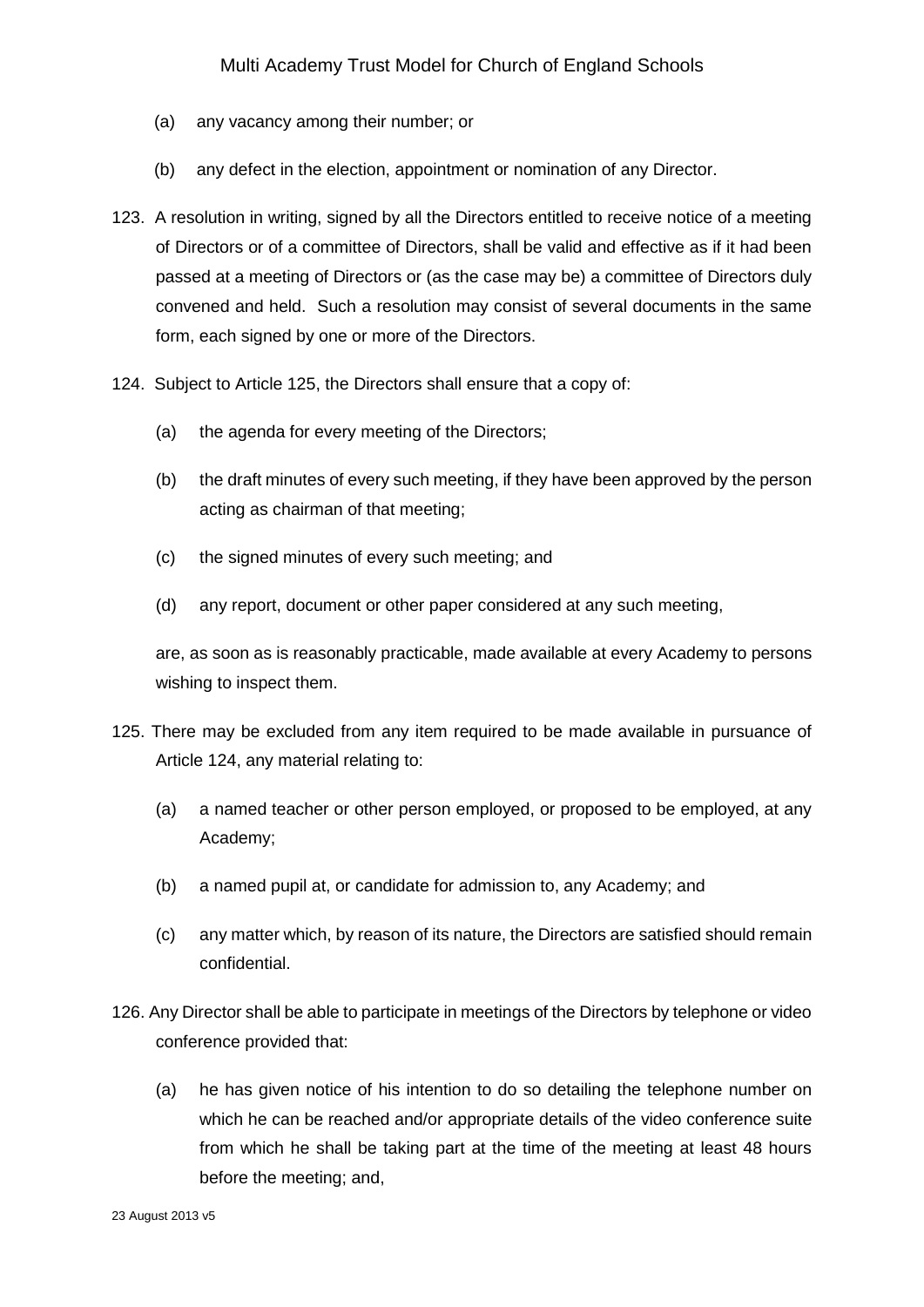(b) the Directors have access to the appropriate equipment if after all reasonable efforts it does not prove possible for the person to participate by telephone or video conference the meeting may still proceed with its business provided it is otherwise quorate.

### **PATRONS AND HONORARY OFFICERS**

127. The Directors after consultation with the Diocesan Board of Education may from time to time appoint any person whether or not a Member of the Company to be a patron of the Company or to hold any honorary office and may determine for what period he is to hold such office.

## **THE SEAL**

128. The seal, if any, shall only be used by the authority of the Directors or of a committee of Directors authorised by the Directors. The Directors may determine who shall sign any instrument to which the seal is affixed and unless otherwise so determined it shall be signed by a Director and by the Clerk or by a second Director.

## **ACCOUNTS**

129. Accounts shall be prepared in accordance with the relevant Statement of Recommended Practice as if the Company was a non-exempt charity and Parts 15 and 16 of the Companies Act 2006 and shall file these with the Secretary of State and the Principal Regulator by 31 December for each Academy Financial Year.

## **ANNUAL REPORT**

130. The Directors shall prepare its Annual Report in accordance with the Statement of Recommended Practice as if the Company was a non-exempt charity and shall file these with the Secretary of State and the Principal Regulator by 31 December each Academy Financial Year.

### **ANNUAL RETURN**

131. The Directors shall comply with their obligations under Part 24 of the Companies Act 2006 (or any statutory re-enactment or modification of that Act) with regard to the preparation of an annual return to the Registrar of Companies and in accordance with the Statement of Recommended Practice as if the Company was a non-exempt charity and to the Secretary of State and the Principal Regulator by 31 December each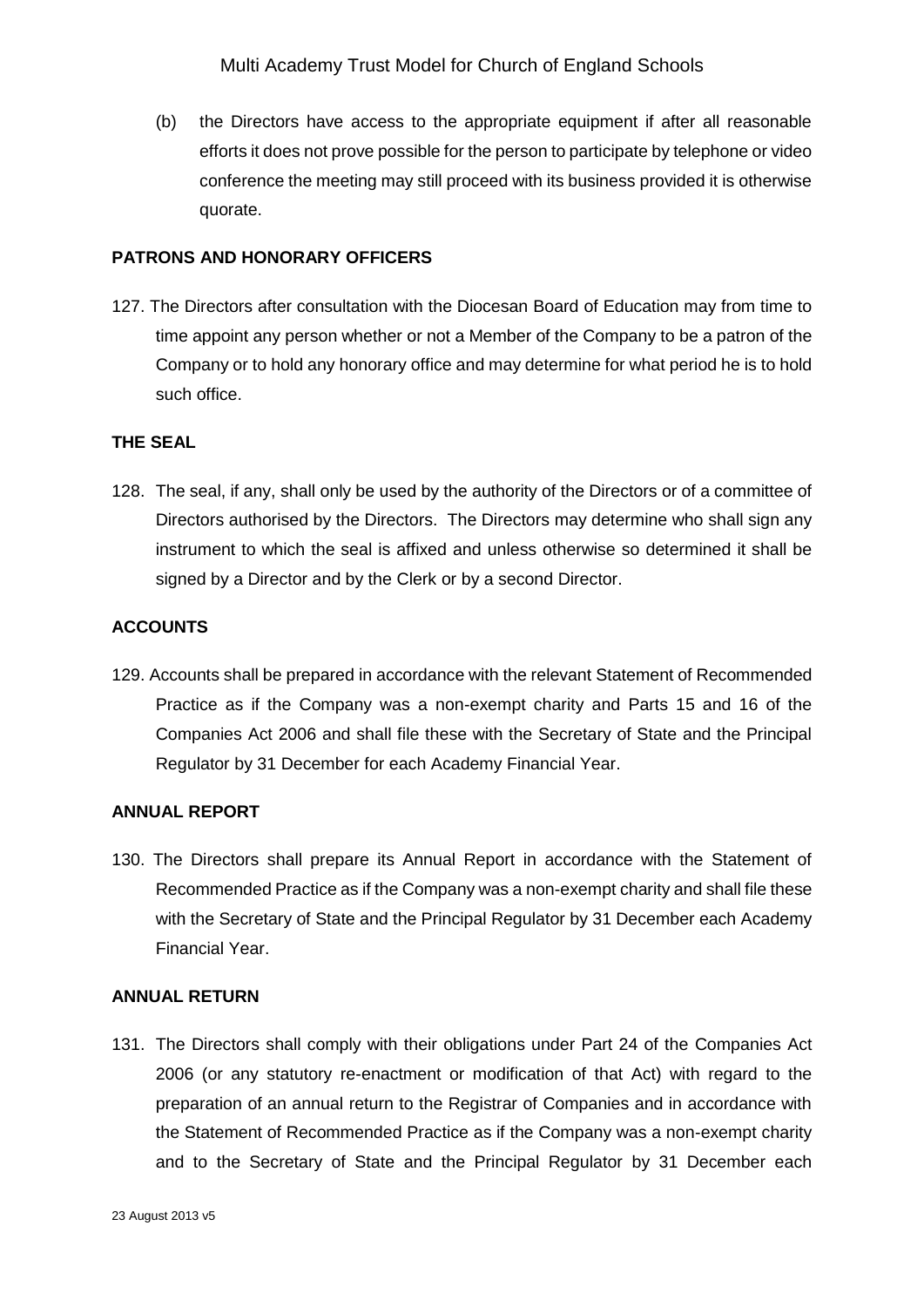Academy Financial Year.

### **NOTICES**

- 132. Any notice to be given to or by any person pursuant to these Articles (other than a notice calling a meeting of the directors) shall be in writing or shall be given using electronic communications to an address for the time being notified for that purpose to the person giving the notice. In these Articles, "address" in relation to electronic communications, includes a number or address used for the purposes of such communications.
- 133. A notice may be given by the Company to a Member either personally or by sending it by post in a prepaid envelope addressed to the Member at his registered address or by leaving it at that address or by giving it using electronic communications to an address for the time being notified to the Company by the Member. A Member whose registered address is not within the United Kingdom and who gives to the Company an address within the United Kingdom at which notices may be given to him, or an address to which notices may be sent using electronic communications, shall be entitled to have notices given to him at that address, but otherwise no such Member shall be entitled to receive any notice from the Company.
- 134. A Member present, either in person or by proxy, at any meeting of the Company shall be deemed to have received notice of the meeting and, where necessary, of the purposes for which it was called.
- 135. Proof that an envelope containing a notice was properly addressed, prepaid and posted shall be conclusive evidence that the notice was given. Proof that a notice contained in an electronic communication was sent in accordance with guidance issued by the Institute of Chartered Secretaries and Administrators shall be conclusive evidence that the notice was given. A notice shall be deemed to be given at the expiration of 48 hours after the envelope containing it was posted or, in the case of a notice contained in an electronic communication, at the expiration of 48 hours after the time it was sent.

### **INDEMNITY**

136. Subject to the provisions of the Companies Act 2006 and Article 6.3 every Director or other officer or auditor of the Company shall be indemnified out of the assets of the Company against any liability incurred by him in that capacity in defending any proceedings, whether civil or criminal, in which judgment is given in favour or in which he is acquitted or in connection with any application in which relief is granted to him by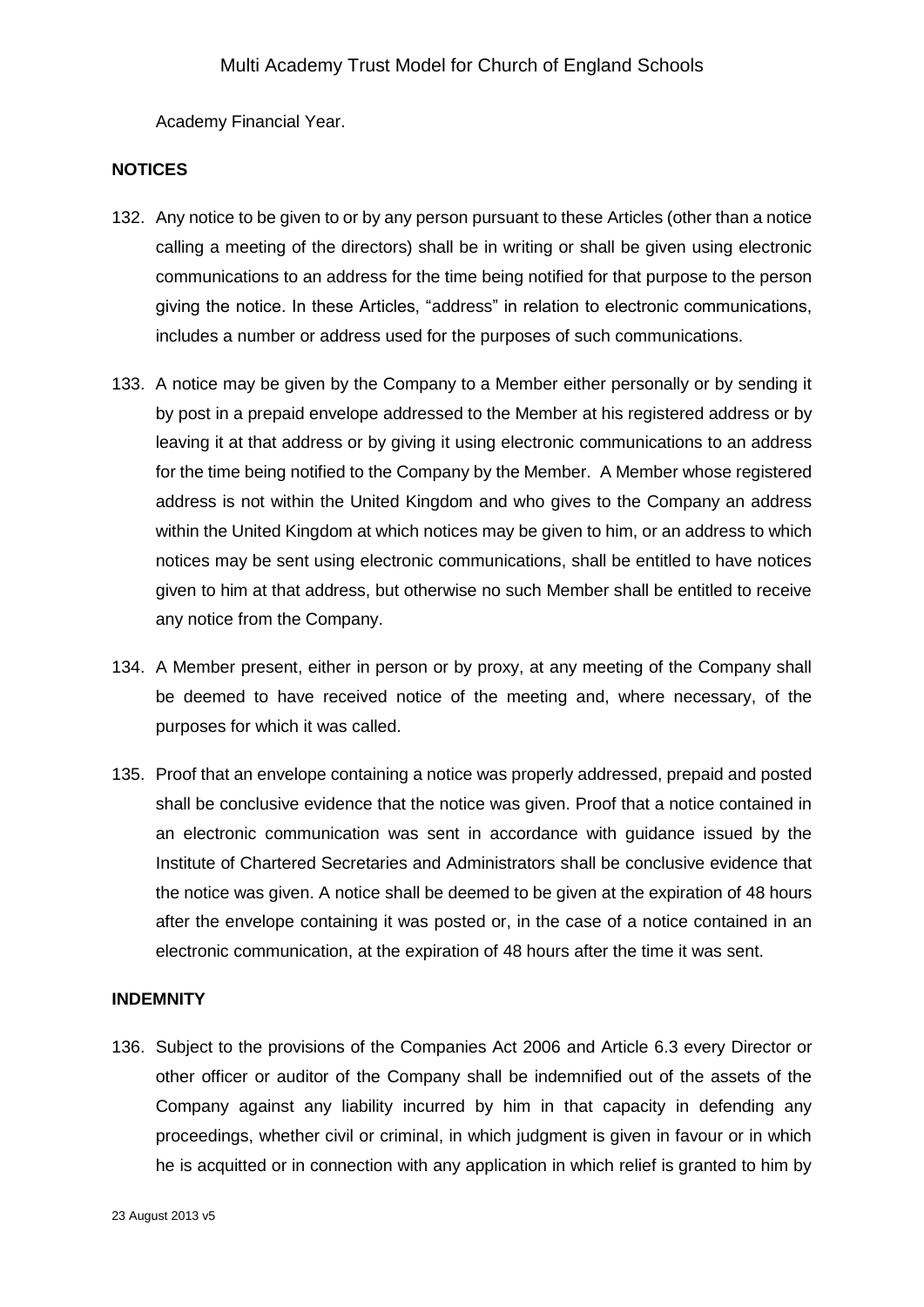the court from liability for negligence, default, breach of duty or breach of trust in relation to the affairs of the Company.

### **RULES**

- 137. The Directors may from time to time make such rules or bye laws as they may deem necessary or expedient or convenient for the proper conduct and management of the Company, and in particular but without prejudice to the generality of the foregoing, they may by such rules or bye laws regulate:
	- (a) the setting aside of the whole or any part or parts of the Company's premises at any particular time or times or for any particular purpose or purposes;
	- (b) the procedure at general meetings and meetings of the Directors and committees of the Directors and meetings of the Local Governing Bodies in so far as such procedure is not regulated by the Articles; and
	- (c) generally, all such matters as are commonly the subject matter of Company rules.
- 138. The Company in general meeting shall have power to alter, add or to repeal the rules or bye laws but only with the consent of the Diocesan Board of Education. Provided that no rule or bye law shall be inconsistent with, or shall affect or repeal anything contained in the Articles.

### **AVOIDING INFLUENCED COMPANY STATUS**

- 139. Notwithstanding the number of Members from time to time, the maximum aggregate number of votes exercisable by Local Authority Associated Persons shall never exceed 19.9% of the total number of votes exercisable by Members in general meeting and the votes of the other Members having a right to vote at the meeting will be increased on a pro-rata basis.
- 140. No person who is a Local Authority Associated Person may be appointed as a Director if, once the appointment had taken effect, the number of Directors who are Local Authority Associated Persons would represent 20% or more of the total number of Directors. Upon any resolution put to the Directors, the maximum aggregate number of votes exercisable by any Directors who are Local Authority Associated Persons shall represent a maximum of 19.9% of the total number of votes cast by the Directors on such a resolution and the votes of the other Directors having a right to vote at the meeting will be increased on a pro-rata basis.